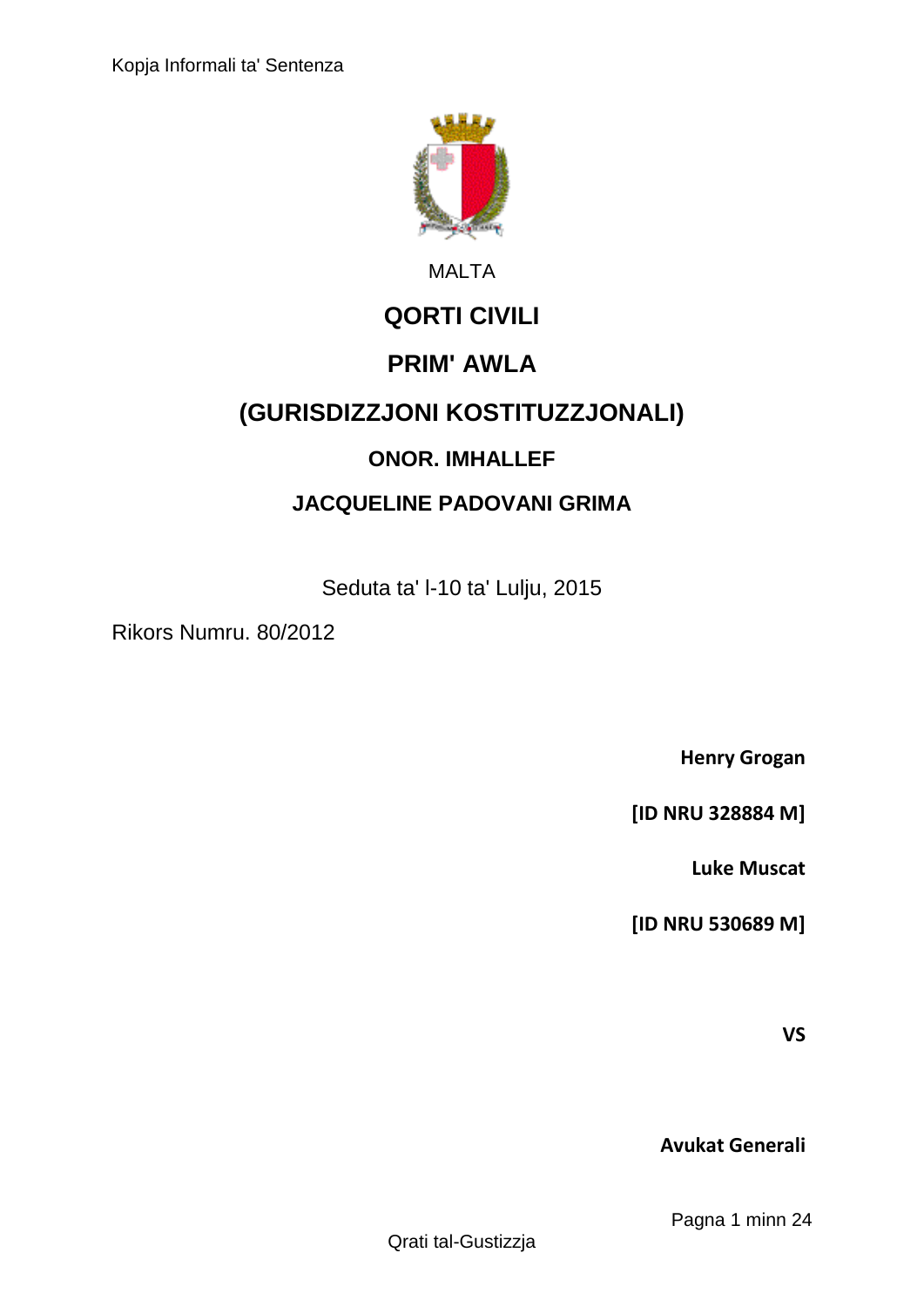### **Il-Qorti :**

Rat ir-rikors guramentat tar-rikorrenti Henry Grogan u Luke Muscat tad-29 ta' Novembru 2012, li jaqra hekk:

*"Illi l-esponenti jinsabu ghaddejjin proceduri kriminali quddiem il-Qorti Kriminali, flismijiet Repubblika ta' Malta vs Henry Grogan et Att ta' Akkuza Numru 7/2012, akkuzati inter alia b'assoccjazzjoni ma' terzi sabiex tigi ittraffikata id-droga cannabis;*

*Illi f'dan il-process il-prosekuzzjoni inizzjat proceduri kontra ir- rikorrenti wara li l-pulizija investigattiva ikkonduciet controlled delivery, liema controlled delivery giet ghal kollox instigata ab initio mill-pulizija investigattiva, b'dana illi l-istess pulizija ezekuttiva agixxew ta' agent provocateurs sakemm eventwalment ir-rikorrenti gew 'entrapped' u konsegwentement gew inizzjati dawn il-proceduri.*

*Illi in effetti il-Qorti Ewropea tad-Drittijiet tal-Bniedem fil-kawza fl-ismijiet Teixeira De Castro vs Portugal deciza nhar id-9 ta' Gunju 1998 irriteniet illi:*

> *"use af undercover agents had to be restricted and safeguards put in place even in cases concerning fight against drug trafficking – public interest could not justify use of evidence obtained as a result of police incitement'*

> *In case before Court not contended that officers' intervention had taken place as part of anti-drug-trafficking operation ordered and*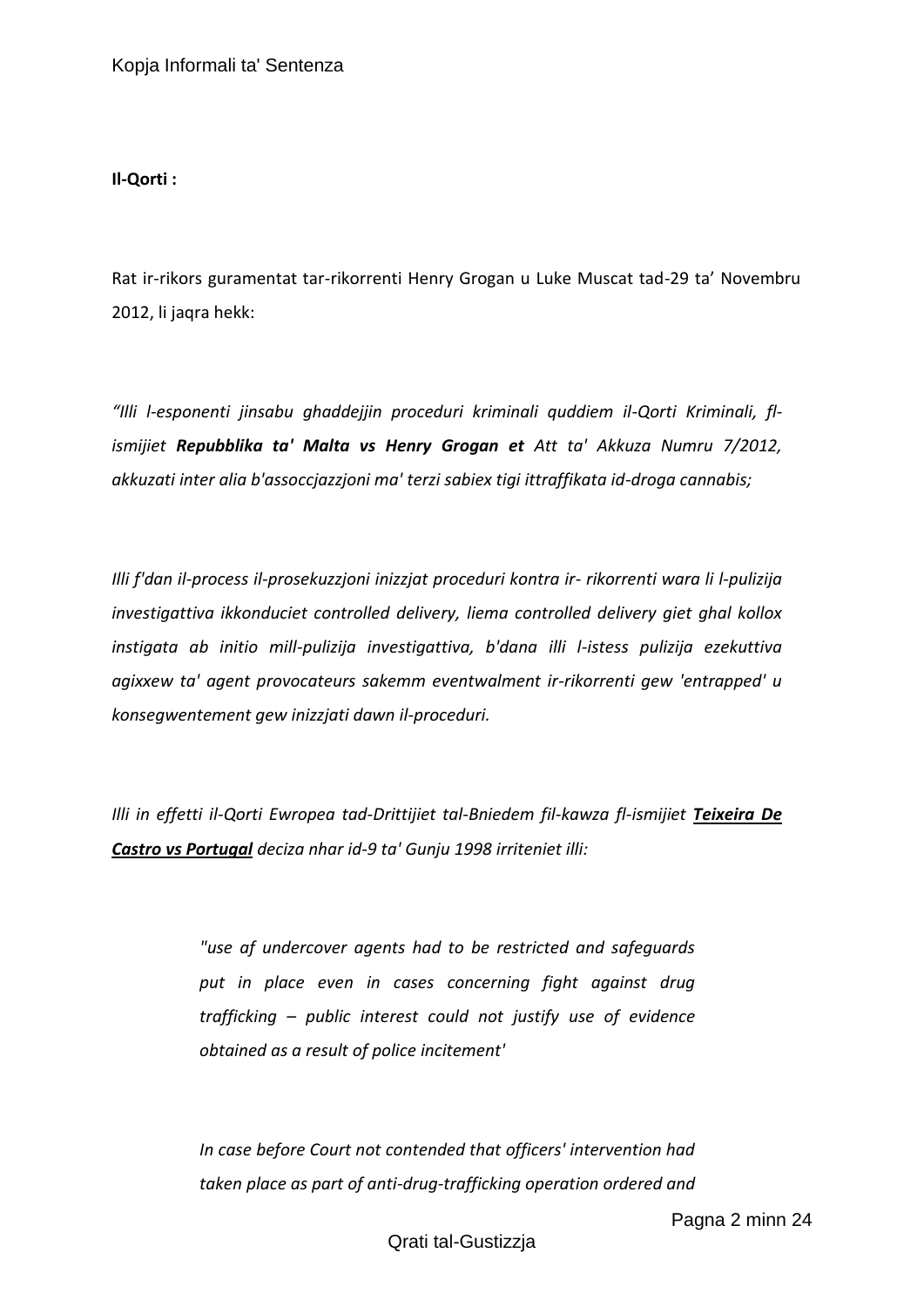*supervised by a judge -competent autorities did not have good reason to suspect that applicant was a drug trafficker – necessary inference from the circumstances of case was that two police officers had not confined themselves to investigating applicant's criminal activity in an essentially passive manner, but had exercised an influence such as to incite commission of offence. Two police officers' actions had gone beyond those of undercover agents - their intervention and its use in the impugned criminal proceedings had meant that, right from outset, applicant had been definitively deprived of fair trial."*

*Illi minhabba fil-premess ir-rikorrenti jikkontendu illi gew lezi lilhom d-drittijiet fundamentali taghhom kif kontemplati fl-artikolu 39 tal- Kostituzzjoni ta' Malta u lartiklu 6(1) tal-Konvenzjoni Ewropea tad-Drittijiet tal-Bniedem;*

*Illi tali asserzjoni giet ikkonfermata fis-sentenza Regina vs Loosely moghtija mill-House of lords nhar il-25 ta' Ottubru 2001 fejn gie ritenut hekk:*

*Lord Nicholls of Birkenhead*

*These statutory and common law developments have been reinforced by the Human Rights Act 1998. lt is unlawful for the court, as a public authority, to act in a way which is incompatible with a Convention right. Entrapment, and the use of evidence obtained by entrapment ('as a result of police incitement'), may deprive a defendant of the right to a fair trial embodied in article 6: see the decision of the European Court of Human Rights in Teixeira de Castro v Portugal (1998) 28 EHRR 101.*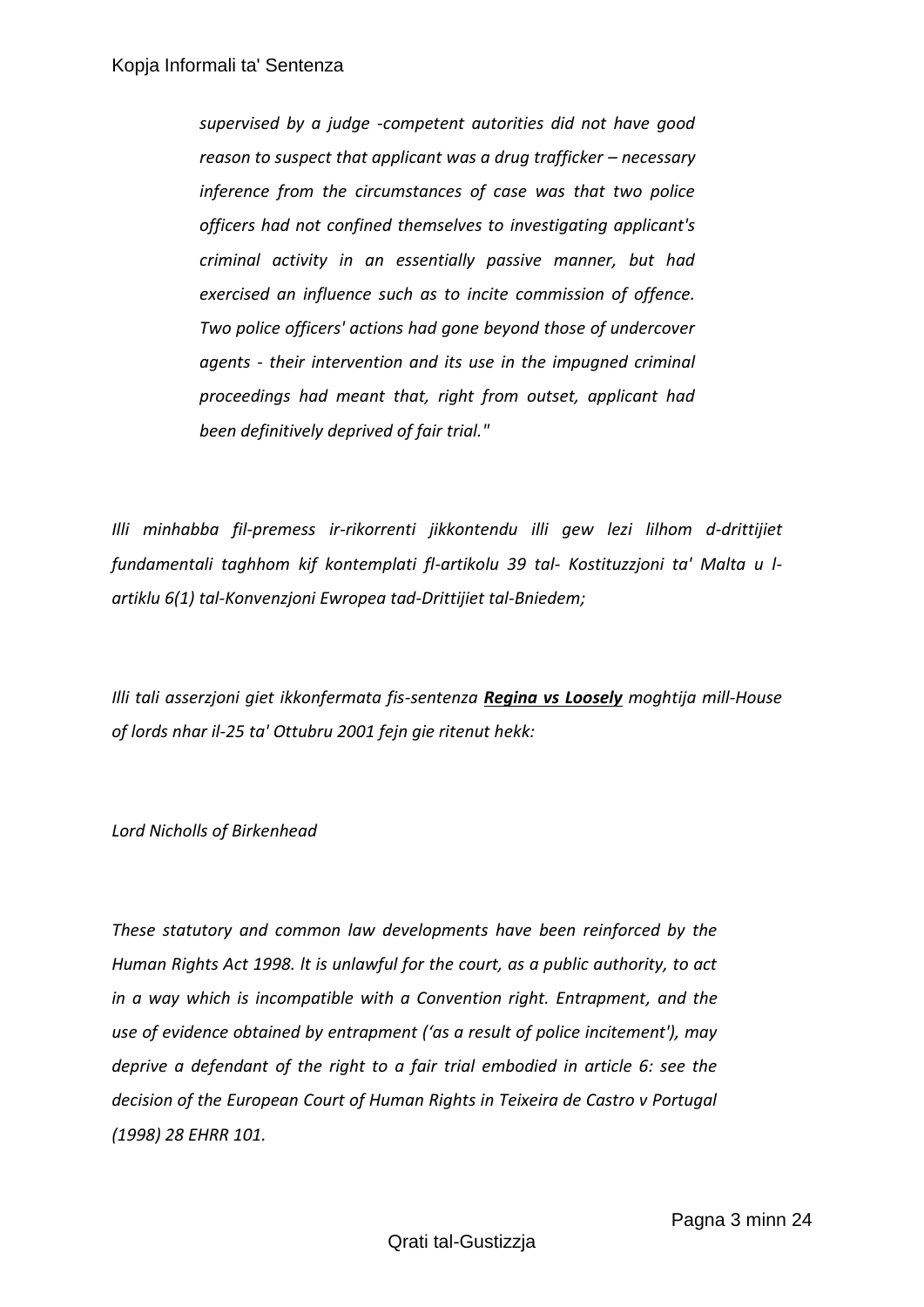*Accordingly, one has to look elsewhere for assistance in identifying the limits to the types of police conduct which, in any set of circumstances, are acceptable. On this a useful guide is to consider whether the police did no more than present the defendant with an unexceptional opportunity to commit a crime. I emphasise the word unexceptional. The yardstick for thc purpose of this test is, in general, whether the police conduct preceding the commission of the offence was no more than might have been expected from others in the circumstances.*  Police conduct of this nature is not to be regarded as inciting or instigating *crime, or luring a person into committing a crime. The police did not more than others could be expected to do. The police did not create crime artificially. McHugh J had this approach in mind in Ridgeway v The Queen (1995) 184 CLR 19, 92, when he said:*

*'The State can justify the use of entrapment techniques to induce the commission of an offence only when the inducement is consistent with the ordinary temptations and stratagems that are likely to be encountered in the course of criminal activity. That may mean that some degree of deception, importunity and even threats on the part of the authorities may be acceptable. But once the State goes beyond the ordinary, it is likely to increase the incidence of crime by artificial means.'*

*This is by no means the only factor to be taken into account when assessing the propriety of police conduct. The investigatory technique of providing an opportunity to commit a crime touches upon other sensitive areas. Of its nature this technique is intrusive, to a greater or lesser degree, depending on the facts. It should not be applied in a random fashion, and used for wholesale 'virtuetesting', without good reason. The greater the degree of intrusiveness, the*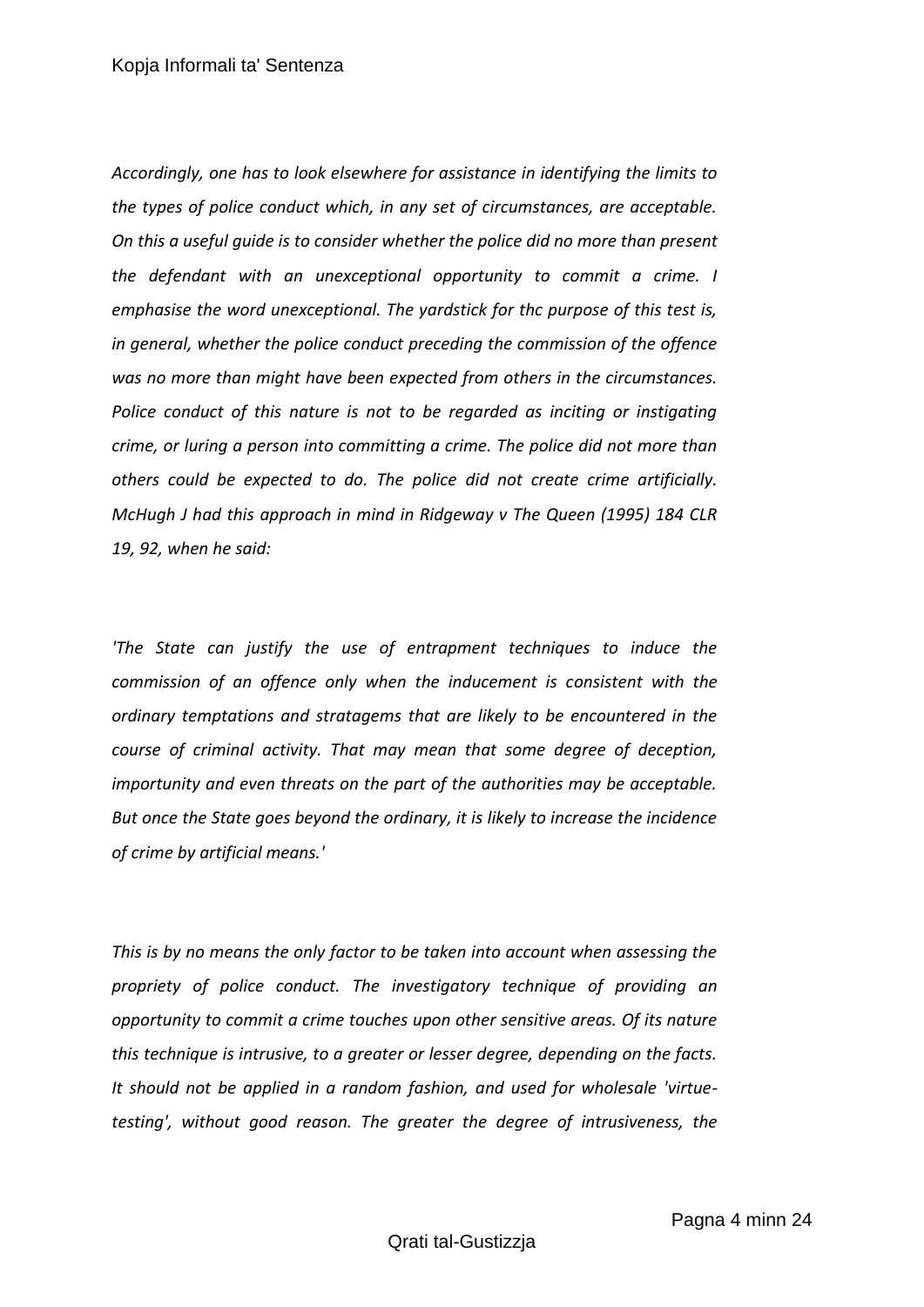*closer will the court scrutinise the reason for using it. On this, proportionality has a role to play.*

*The case of Teixeira de Castro a Portugal (1998) 28 EHRR 101 concerned a conviction for trafficking in heroin, based mainly on statements of two police officers. The European Court of Human Rights held that the necessary inference from the circumstances was that these officers had 'exercised an influence such as to incite the commission of the offence'. The court concluded there had been a violation of the applicant's right to a fair trial under article 6(1). The court's statement of principle, at p 115, in para 36, is not divergent from the approach of English law. I agree with the observations of my noble and learned friend Lord Hoffmann on the court's application of that principle to the facts of that case.*

*Illi ghaldaqstant l-esponenti jidhrilhom, illi l-controlled delivery fil-kaz in desamina , liema procedura giet ab initio instigata mill-Istat u kondotta fil-konfront taghhom hija leziva tad-drittijiet taghhom a tenur ta' l-artikolu 6 [1] tal-Konvenzjoni Ewropea u lartikolu 39 tal-Kostituzzjoni u l-evidenza li rrizultat mill-istess ghandha addirittura tigi sfilzati mill-process Repubblika ta' Malta vs Henry Grogan et att ta' akkuza numru 7/2012;*

*Ghaldaqstant l-esponent jitlob bir-rispett lil din l-Onorabbli Qorti joghgobha tiddikjara illi l-'entrapment' illi sehh permezz ta' controlled delivery fil-konfront taghhom hija leziva tad-drittijiet ta' l-esponent kif sanciti fl-artikli u 6(1) tal-Konvenzjoni Ewropea tad-Drittijiet tal-Bniedem u l-artikolu 39 tal-Kostituzzjoni ta' Malta konsegwentement tordna l-isfilz ta' l-evidenza kollha illi emergiet mill-istess controlled delivery salv kull provvediment xieraq u opportun."*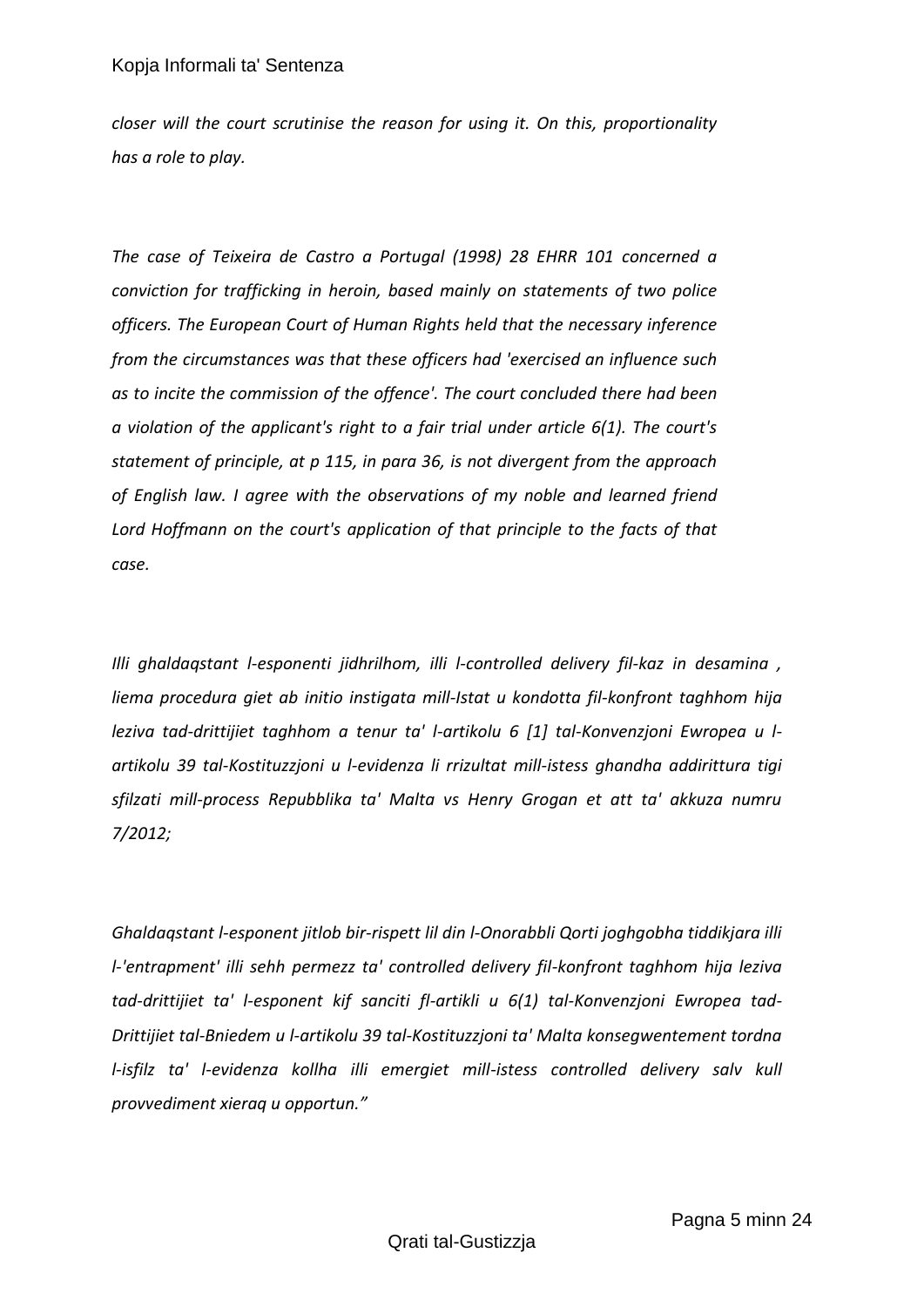Rat illi l-atti tar-rikors promotorju d-digriet u l-avviz tas-smiegh kienu debitament notifikati lill-intimat;

Rat ir-risposta tal-Avukat Generali tal-21 ta' Dicembru 2012 ( a fol. 11 et seq) li taqra hekk:

- *1. "Illi preliminarjament, ir-rikors kostituzzjonali mressaq mir-rikorrenti ma jidhirx li jissodisfa l-htigijiet li hemm imsemmija fir-regolament 3 (1) tar-Regoli dwar il-Prattika u l-Procedura tal-Qorti u l-Bon Ordni (Legislazzjoni Sussidjarja 12.09) u dan specifikament billi l-istess rikorrenti ma fissrux b'mod car il-fatti li minnhom inholoq l-ilment kostituzzjonali / konvenzjonali imqanqal minnhom. Kemm hu hekk, ghajr ghal fatt li huma fil-prezent jinsabu ghaddejjin minn proceduri kriminali minhabba reati marbuta mal-abbuz tad-droga, huma ma jsemmu xejn iktar dwar ilfatti li wassluhom biex jigu mixlija l-Qorti;*
- *2. Illi maghdud ma' dan, ir-rikorrenti lanqas ippruvaw jidentifikaw b'liema mod ilpulizija wettqet din il-konsenja kontrollata u lanqas jispjegaw kif il-pulizija ezekuttiva suppost ipprovokathom jew ahjar 'laghbithom' biex iwettqu xi reat. Tabilhaqq imbilli r-rikorrenti ghogobhom jisiltu b'mod estensiv xi partijiet minn xi sentenzi esteri, dan ma jfissirx illi l-fattispecji ta' dawk il-proceduri huma identici mal-proceduri kriminali fejn hemm involuti r-rikorrenti. Ghalhekk qabel ir-rikorrenti setghu jirrikorru ghat-taghlim imnissel minn dawk is-sentenzi huma kellhom qabel xejn ifissru b'liema mod huma qed ixebbhu l-proceduri taghhom ma' dawk li sehhew barra minn Malta;*
- *3. Illi fi kwalunkwe kaz, l-esponent jemmen li l-azzjoni tar-rikorrenti hija ghal kollox intempestiva. Dan ghaliex kif tajjeb intqal mill-Qorti Kostituzzjonali fis- sentenza Morgan Ehi Egbomon vs. Avukat Generali maqtugha fis-16 ta' Marzu 2011, ladarba f'dan il-kaz il-process kriminali ghadu ma giex mismugh u mitmum, s'issa*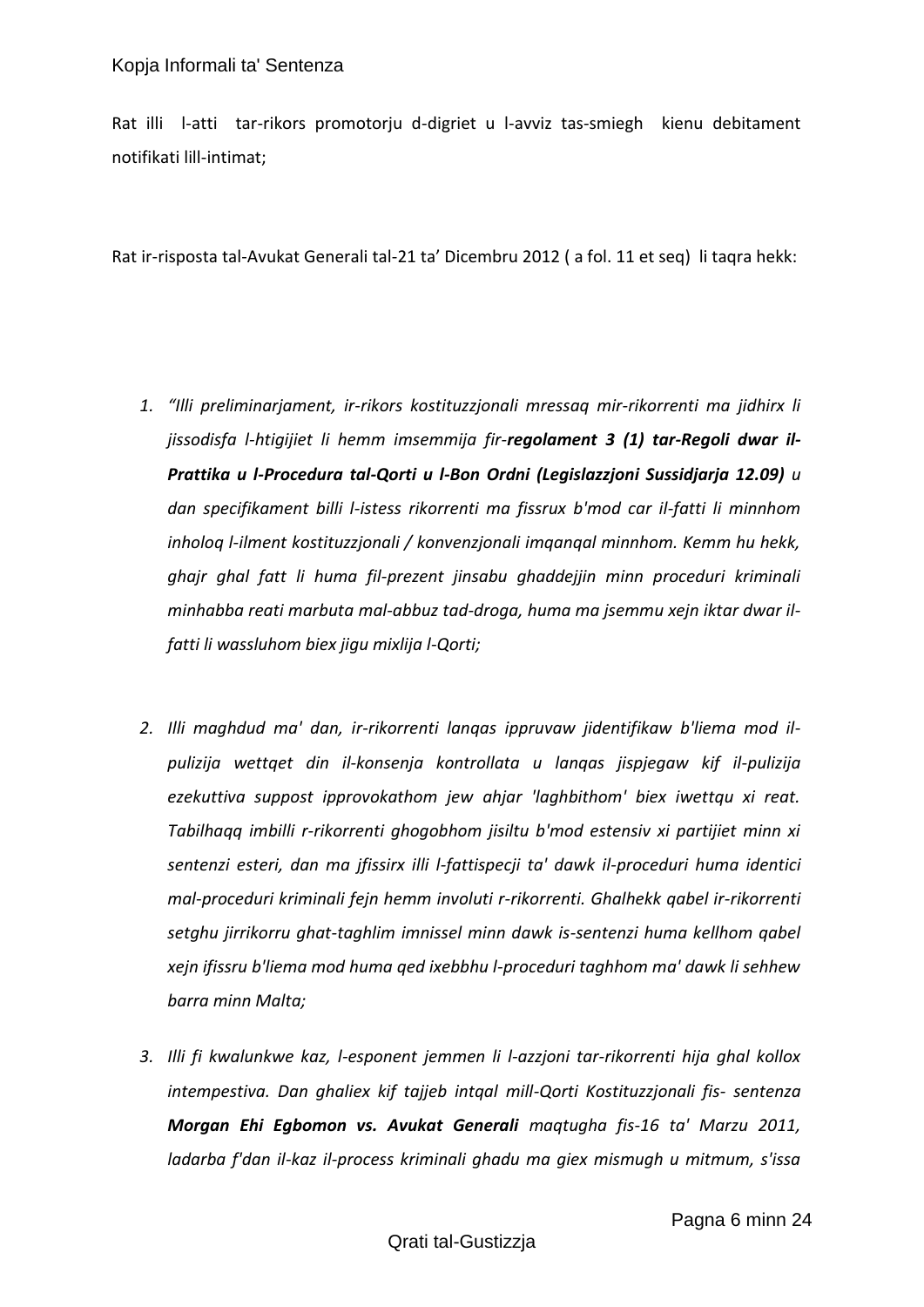*ghadu mhux maghruf kif u taht liema cirkostanzi huma sejrin jigu zvantaggjati waqt is-smiegh taghhom. Tassew wiehed tabilfors jistaqsi, kif ir-rikorrenti jistghu jishqu li huma m'humiex ha jkollhom smiegh xieraq meta l-guri taghhom ghadu lanqas biss inbeda u l-prosekuzzjoni ghadha lanqas biss ressqet il-provi taghha kontrihom? Jigi b'hekk, li f'dan l-istadju tal-proceduri mhuwiex indikattiv li l-ilment tar-rikorrenti jigi diksuss u trattat in vacuo u b'hekk din l-Onorabbli Qorti hija mitluba biex ma tezercitax is-setghat kostituzzjonali u konvenzjonali taghha;*

- *4. Illi f'dan il-kuntest huwa stabbilit anke f'gurisprudenza konsistenti, li biex tinsab lezjoni tas-smiegh xieraq kif imhares taht l-artikolu 6 tal-Konvenzjoni Ewropea u lartikolu 39 tal-Kostituzzjoni, huwa mehtieg li l-process gudizzjarju jigi ezaminat filkumpless kollu tieghu. Allura l-ilment ta' nuqqas ta' smiegh xieraq imqanqal mirrikorrenti jista' jigi biss ezaminat ladarba l-process kriminali taghhom jigi konkjuz;*
- *5. Illi subordinatament minghajr pregudizzju ghal dak fuq espost, ankorke wiehed kellu jidhol fuq il-mertu tal-ilment rikorrenti, jissokta jinghad li l-artikolu 39 tal-Kostituzzjoni japplika biss fejn ikun inbeda procediment quddiem qorti (ara inter alia s-sentenza tal-Prim'Awla tal-Qorti Civili (sede kostituzzjonali) fl-ismijiet ir-Repubblika ta' Malta vs. Matthew-John Migneco deciza fil-15 ta' Novembru 2011). Infatti anke proceduri quddiem il-Qorti Kriminali bhala Qorti Istruttorja mhumiex milquta mill-artikolu 39 tal-Kostituzzjoni (ara Anthony Zarb et vs Ministru tal-Gustizzja et – Qorti Kostituzzjonali tas-16 ta' Ottubru 2002). F'dan il-kaz, l-ilment tar-rikorrenti jinsab dirett fil-konfront ta' perijodu fejn kienet ghadha ghaddejja linvestigazzjoni min-naha tal-Pulizija. Ghalhekk ladarba c-cirkostanzi kkontestati mir-rikorrenti jmorru lura ghal grajjiet li sehhew qabel ma kieni lahqu nbdew xi procedimenti kontrihom, allura dan ifisser li l-ilment taghhom ma jistax jaqa' flambitu tal-artikolu 39 tal-Kostituzzjoni. Ghalhekk safejn l-ilment tar-rikorrenti jinsab mibni fuq dan l-artikolu, l-istess ghandu jigi michud;*
- *6. Illi dejjem bla pregudizzju ghas-suespost, ghal dak li jolqot l-artikolu 6 tal-Konvenzjoni Ewropea, jigi sottomess li l-fatt biss li kien hemm 'a controlled delivery'*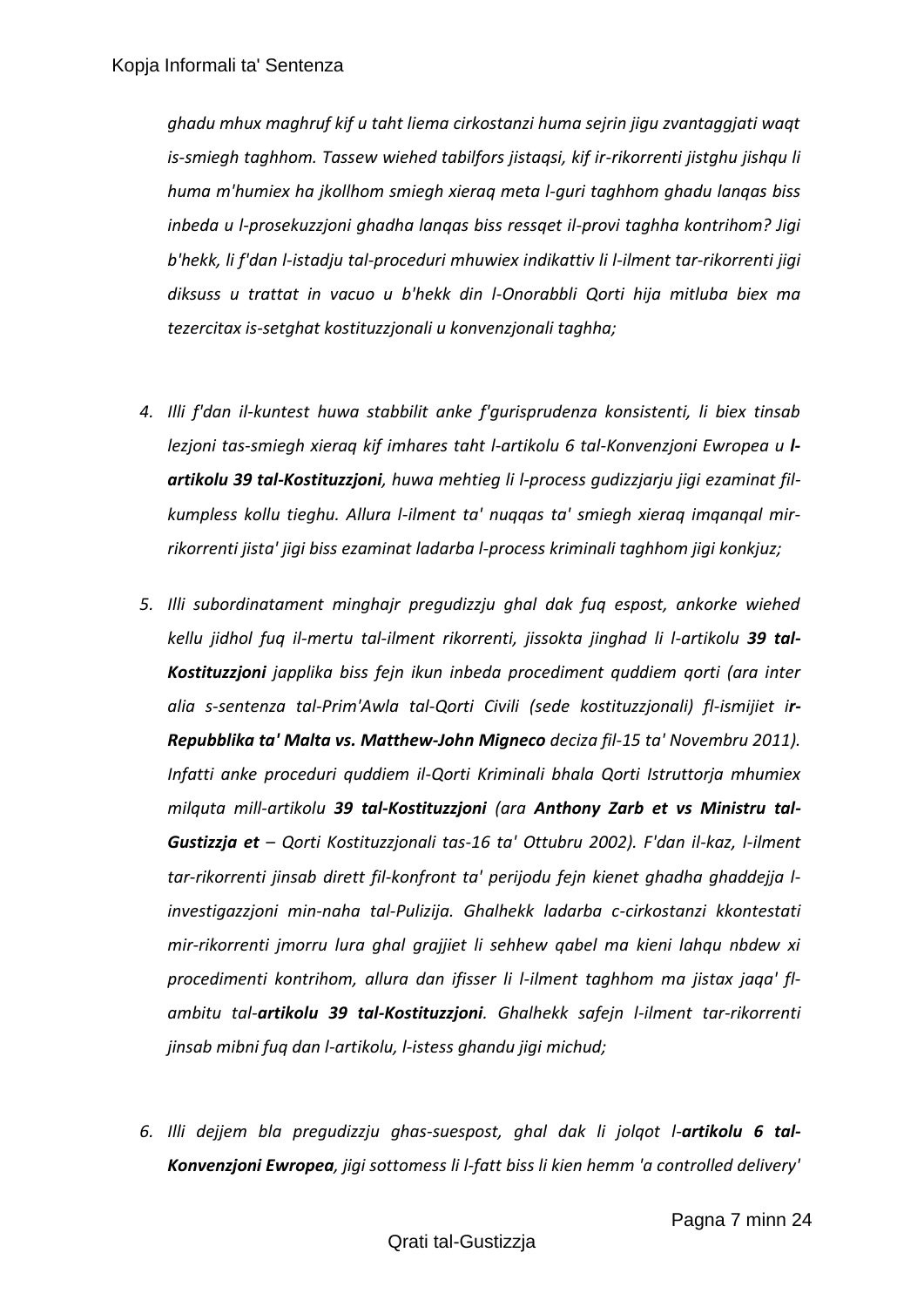*ma jgibx b'daqshekk ksur tal-jedd tas-smiegh xieraq. F'dan il-kuntest huwa siewi li jigi rilevat li stratagemmi konsistenti minn operazzjonijiet ta' kunsinnji kkontrollati u uzu ta' agenti provokaturi li permezz taghhom il-pulizija jikxfu atti kriminali, dawn m'humiex minnhom infushom in vjolazzjoni tal-jedd ta' smiegh xieraq. Huwa biss meta jigi muri b'mod konvincenti li r-reat ma kienx ser jigi mwettaq li kieku ma kienx ghal dak l-intervent tal-agent provokatur, li min-naha tieghu jkun induca lillindividwu biex iwettaq reat, li wiehed ikun jista' jipprospetta sitwazzjoni ta' lezjoni tal-jedd tas-smiegh xieraq. Diversament jekk l-individwu koncernat xorta kellu lhsieb li jwettaq dak ir-reat indipendentement mill-intervent tal-agent allura f'dak ilkaz ma hemmx kaz ta' 'entrapment' li jista' jwassal ghal ksur tal-jedd ta'smiegh xieraq billi ma kienux l-agenti provokaturi l-fattur determinanti li induca lil dak lindividwu biex jikkommetti r-reat;*

*7. Illi fil-kaz in ezami bla ma jidhol fuq il-kwistjoni dwar il-htija o meno tar- rikorrenti anke minhabba li l-proceduri kriminali taghhom ghadhom sub judice, l-esponent jissottometti li mhuwiex minnu li waqt l-investigazzjoni, il-pulizija hadmuha bhala xi 'agents provacatuers' .*

*Jirrizulta li l-pulizija kienet giet infumata minn terza persuna, certu Anthony Calleja, li r-rikorrent Henry Grogan kien qallu li huwa kien lest li jaqdih b'ammont sostanzjali ta' raza tal-kannabis. Minn investigazzjoni u osservazzjoni mwettqa mill-Pulizija fuq Henry Grogan irrizulta li kien hemm indizji ragonevoli li kienu jindikaw li dik linformazzjoni mghoddija lilhom setghet kienet korretta. Ghalhekk il-Pulizija kisbu lawtorizzazzjoni mehtiega minghand il-Magistrat tal-Ghassa sabiex huma jkunu jistghu jwettqu kunsinja kontrollata skont l-artikolu 30B tal-Kap 101 tal-Ligijiet ta'Malta. Minn hemmhekk, taht is-supervizjoni u osservazzjoni tal-Pulizija, Anthony Calleja dahal f'negozjar ma' Henry Grogan biex jixtri d-droga. Eventwalment meta Henry Grogan fil-kumpanija tar-rikorrent l-iehor Luke Muscat marru biex jaghtu u jikkonsenjaw id-droga lil Anthony Calleja fil-post miftiehem bejniethom, dawn inqabdu u gew arrestati mill-Pulizija u aktar tard mressqa l-Qorti.*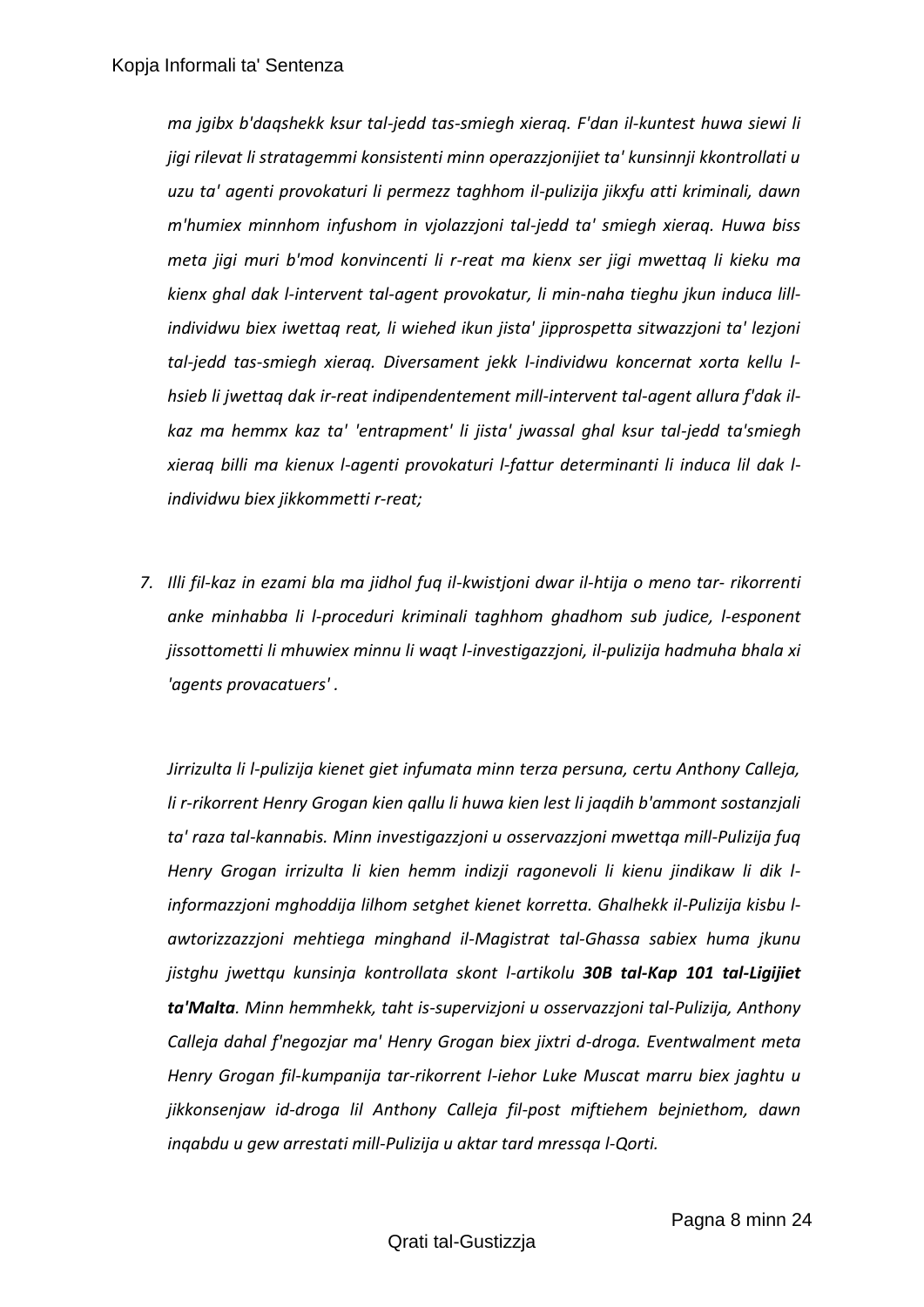*Fl-isfond ta' dawn il-fatti, johrog car li mhijiex veritjiera l-allegazzjoni tar-rikorrenti li l-ufficjali tal-pulizija b'xi mod instigawhom jew hajruhom biex huma jaslu jwettqu rreati li issa qeghdin jigu mixlija bihom quddiem il-Qorti Kriminali. Infatti l-ftehim tax-xiri tad-droga ma sarx ma' xi membru tal-korp tal-Pulizija jew ma' xi informatur regolari tal-pulizija izda sehh ma' terza persuna ossia Anthony Calleja, li Henry Grogan kien diga avvicinah biex ibieghlu d-drogi. Jigifieri din l-attivita' kriminali ma tnisslitx b'xi koincidenza izda kienet imbassra li ssehh mir-rikorrent Henry Grogan.*

*Multo magis imbaghad, irid jinghad li fir-rigward tar-rikorrent Luke Muscat, fi zgur ma kien hemm l-ebda agent provokatur ghaliex l-involviment tieghu f'din l-affari kriminali kienet wahda assolutament volontarja minghajr l-intervent ta' hadd, lanqas minn Anthony Calleja. Ghalhekk fil-kaz tieghu wiehed zgur ma jistax jitkellem fuq xi 'entrapment'.*

*Tabilhaqq il-fatt biss li l-pulizija kienu qeghdin izommu taht ghajnejhom din ilkonsenja tad-droga ma jfissirx b'daqshekk li huma kienu qeghdin jahdmuha ta' agenti provokaturi jew li b'xi mod pruvaw iwaqqghu lir-rikorrenti f'lixka ingustifikata. Propriju f'dan il-kaz, il-pulizija kienu qeghdin biss josservaw bir-reqqa l-passi ta' Anthony Calleja li kien informa precedentement lill-Pulizija li huwa kien gie kkuntattjat minn wiehed mir-rikorrenti biex jghaddilu d-droga.*

*F'din il-qaghda ghalhekk il-pulizija b'ebda mod ma jistghu jitqiesu bhala l-*

*fattur determinanti li wassal lir-rikorrenti biex jesponu ruhhom ghal proceduri kriminali skont l-Att ta' Akkuza bin-numru 7/2012. Dan ghaliex ir-rikorrent Henry Grogan kien diga predispost minn qabel u kellu l-hsieb li jbiegh id-droga lil Anthony Calleja filwaqt li r-rikorrent l-iehor Luke Muscat ma kien instigat minn hadd biex huwa jippartecipa fil-bejgh tad-droga.*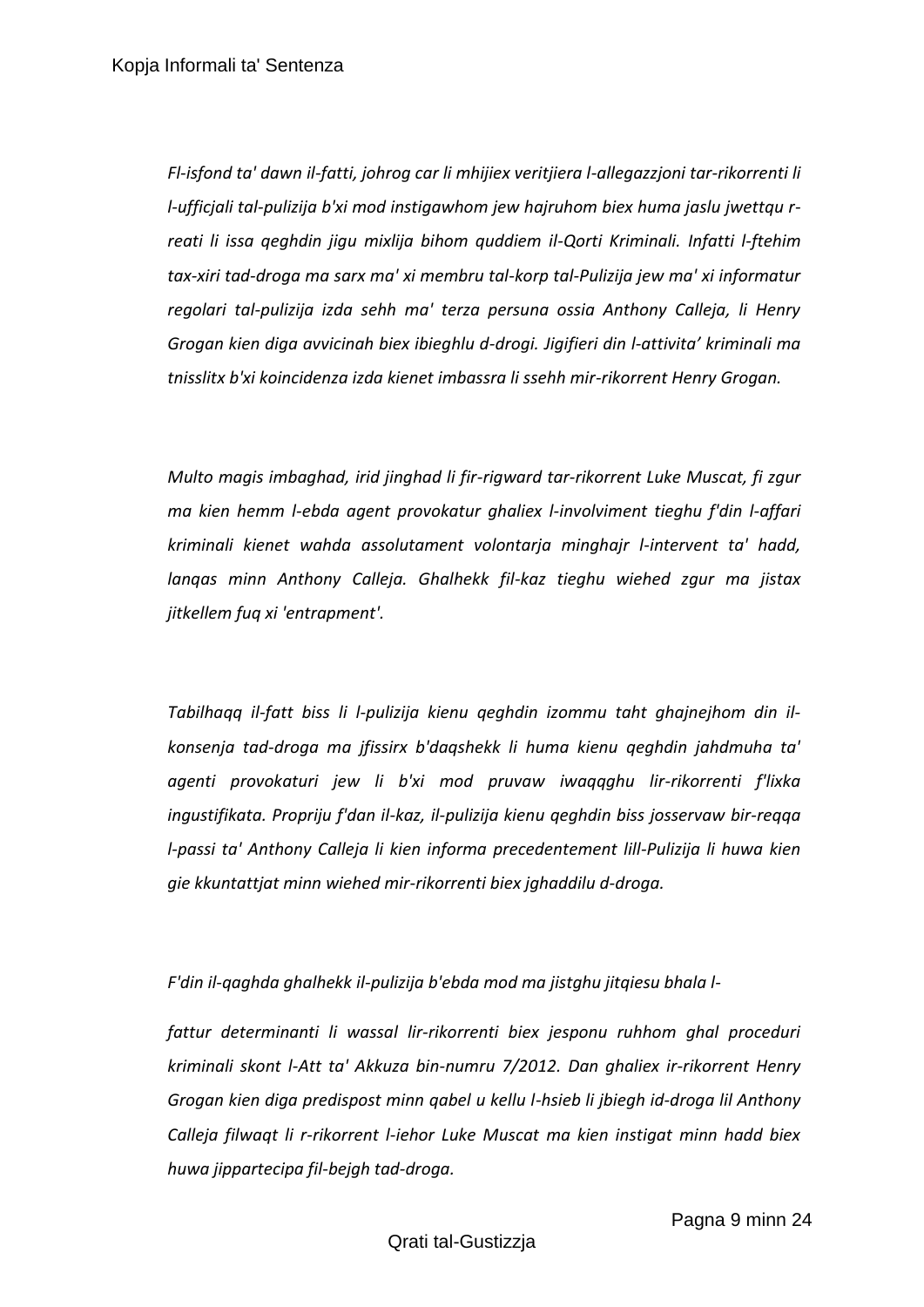- *8. Illi fuq kollox b'riferenza ghal kazijiet ta' Teixeira de Castro vs. Il-Portugall u ta' Veselov u ohrajn vs. Ir-Russja, li gew iccitati mir-rikorrenti, tajjeb li jinghad li f'dan il-kaz il-konsenja kontrollata kienet awtorizzata u sanzjonata minn Magistrat lnkwirenti u mhux minn korp amministattiv, kif hekk kien il-kaz fiz-zewg kazijiet imsemmija mir-rikorrenti. Barra minn hekk, biex dawn is-sentenzi jkunu jistghu jghoddu ghal kaz taghhom, ir-rikorrenti jrid isehhilhom juru fl-ewwel lok li l-pulizija ma kellhomx ragunijiet tajba biex jissuspettaw hazin fir-rikorrenti li huma kienu qeghdin jinnegozjaw bid-droga u fit-tieni lok li l-intervent tal-pulizija (jekk kien hemm) ma kinitx konfinata biss ghall-investigazzjoni tal-attivita kriminali izda kienet mirata biex tqanqal influwenza u incitament biex ikun hemm il-kommissjoni tar-reat min-naha taghhom. F'dan il-kaz kif fuq spjegat il-Pulizija kellhom suspett ragonevoli li r-rikorrent Henry Grogan kien qed jinvolvi ruhu fil-bejgh tad-drogi, tant li l-Pulizija kisbu l-awtorizzazzjoni mill-Magistrat Inkwerenti biex iwettqu konsenja kkontrollata fil-konfront tieghu. Oltre minn hekk, il-kommissjoni tar-reat ma sehhx bl-intervent dirett tal-Pulizija. Ghaldaqstant ir-rikorrenti ma jistghux jistriehu fuq dawn is-sentenzi;*
- *9. Illi hekk ukoll is-sentenza Regina vs. Loosely imsemmija mir-rikorrenti fir-rikors ma hijiex ta' fejda ghalihom. Anzi bl-oppost din iddur kontra taghhom, peress li lil hinn mill-konsiderazzjoni li ma kien hemm l-ebda forma ta' 'entrapment' min-naha tal-Pulizija, huwa siewi li jigi rrimarkat li f'dan il-kaz,'the police conduct preceding the commission of the offence was no more than might have been expected from others in the circumstances'. Tassew l- imgieba tal-Pulizija f'dan il-kaz ma tistax tigi meqjusa bhala li incitat jew instigat it-twettiq ta' xi reat;*
- *10. Illi ghalhekk lanqas ma jirrizulta li kien hemm ksur tal-artikolu 6 tal-Konvenzjoni Ewropea,*
- *11. Illi fl-ahharnett dejjem minghajr hsara ghal dak kollu li ntqal aktar 'il fuq, lesponent ma jaqbilx mar-rimedju mitlub mir-rikorrenti, jigifieri dak tal-isfilz ta' xi*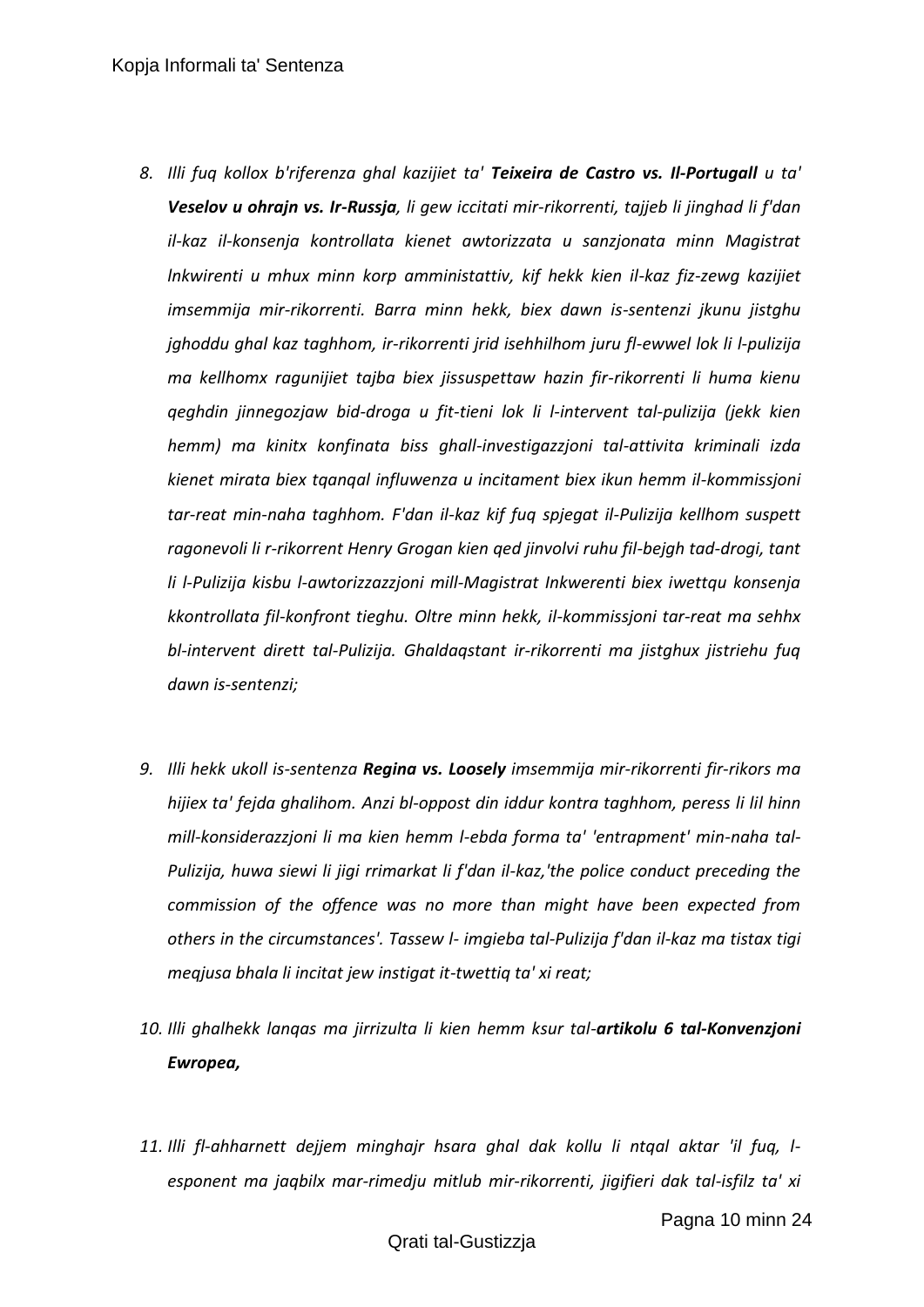*evidenza li tinsab fl-atti tal-process kriminali. Dan ghaliex anke jekk ghal gieh talargument biss jinstab li r-rikorrenti garrbu lezjoni tal-jedd ta' smiegh xieraq taghhom, haga li l-esponent assolutament ma jaqbilx, din l-Onorabbli Qorti kemm jista' jkun m'ghandhiex tintrometti ruhha fil-process kriminali u kwindi ghandha thalli f'idejn il-Qorti ta' gurisdizzjoni kriminali biex tqis u tevalwa s-siwi u lammissibilita' tal-provi kollha migjuba quddiemha fil-kawza kriminali;*

*12. Illi b'zieda ma'dan, kif gie mfisser dan l-ahhar mill-Qorti Kostituzzjonali fis- sentenza Charles Steven Muscat vs. Avukat Generali tat-8 ta' Ottubru 2012, il-jedd li jaghtu l-Kostituzzjoni u l-Konvenzjoni huwa dak ghal smiegh xieraq. Ma hemm ebda jedd li kull min hu akkuzat b'reat kriminali jigi liberat minn dik l-akkuza, jew li l-akkuzat jinghata l-mezzi biex, hati jew mhux, jinheles mill-akkuza,jew li, minhabba xi irregolarita', tkun xi tkun, min fuq il-fatti ghandu jinstab hati ghandu jithalla jahrab il-konsegwenzi ta' ghemilu. Jigi b'hekk, li fic-cirkostanzi r-rimedju tal-isfilz mitlub mir-rikorrenti mhuwiex wiehed indikattiv;*

*Ghaldaqstant fid-dawl tas-suespost l-esponent umilment jitlob lil din l-Onorabbli Qorti joghgobha tichad it-talbiet kollha tar-rikorrenti bl-ispejjez kontra taghhom."*

Semghet ix-xhieda bil-gurament ;

Rat in-nota ta' sottomissjonijiet tal-Avukat Generali tal-25 ta' Novembru 2013 ( a fol. 88 et seq.);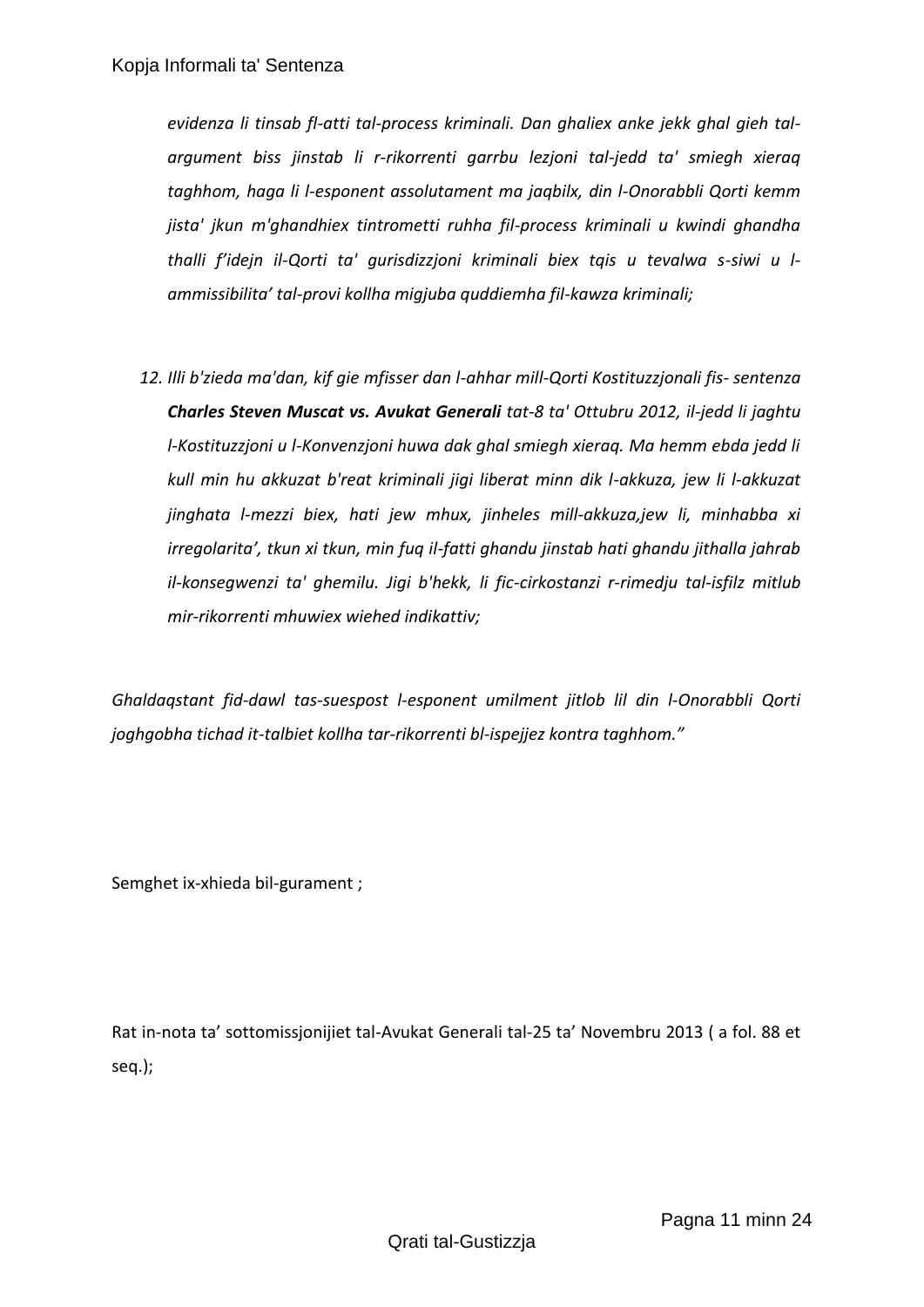Kopja Informali ta' Sentenza

Rat in-nota ta' sottomissjonijiet responsiva tal-atturi tas-16 ta' Jannar 2014 ( a fol. 100 et seq.);

Rat in-nota ta' sottomissjonijiet tal-atturi tat-23 ta' Frar 2015 (a fol. 799 et seq.);

Rat in-nota ta' sottomissjonijiet tal-Avukat Generali tal-4 ta' Marzu 2015 (a fol. 807 et seq.);

Rat id-dokumenti esebiti u l-atti tal-kawza;

Rat il-verbal tat-28 t'April 2015 illi fih l-Avukati difensuri tal-partijiet iddikjaraw li ma kellhom xejn xi jzidu man-noti ta' sottomissjonijiet taghhom;

**Ikkonsidrat:**

Mix-xhieda ta' Norbert Ciappara ( Vide fol.38 et seq,) jirrizulta illi huwa kien inizja proceduri kriminali kontra certu Anthony Calleja fl-2008. Fil-mori ta' dawk il-proceduri, kien gie avvicinat mill-Avukat difensur ta' Calleja, li informah li Calleja kien lest li jaghtih informazzjoni, fuq terz li allegatament kien lest jissuplixxi raza ta' kannabis.

Sussegwentement Anthony Calleja kellem lis-Supretendent Ciappara u tah l-informazzjoni fuq Henry Grogan.

Pagna 12 minn 24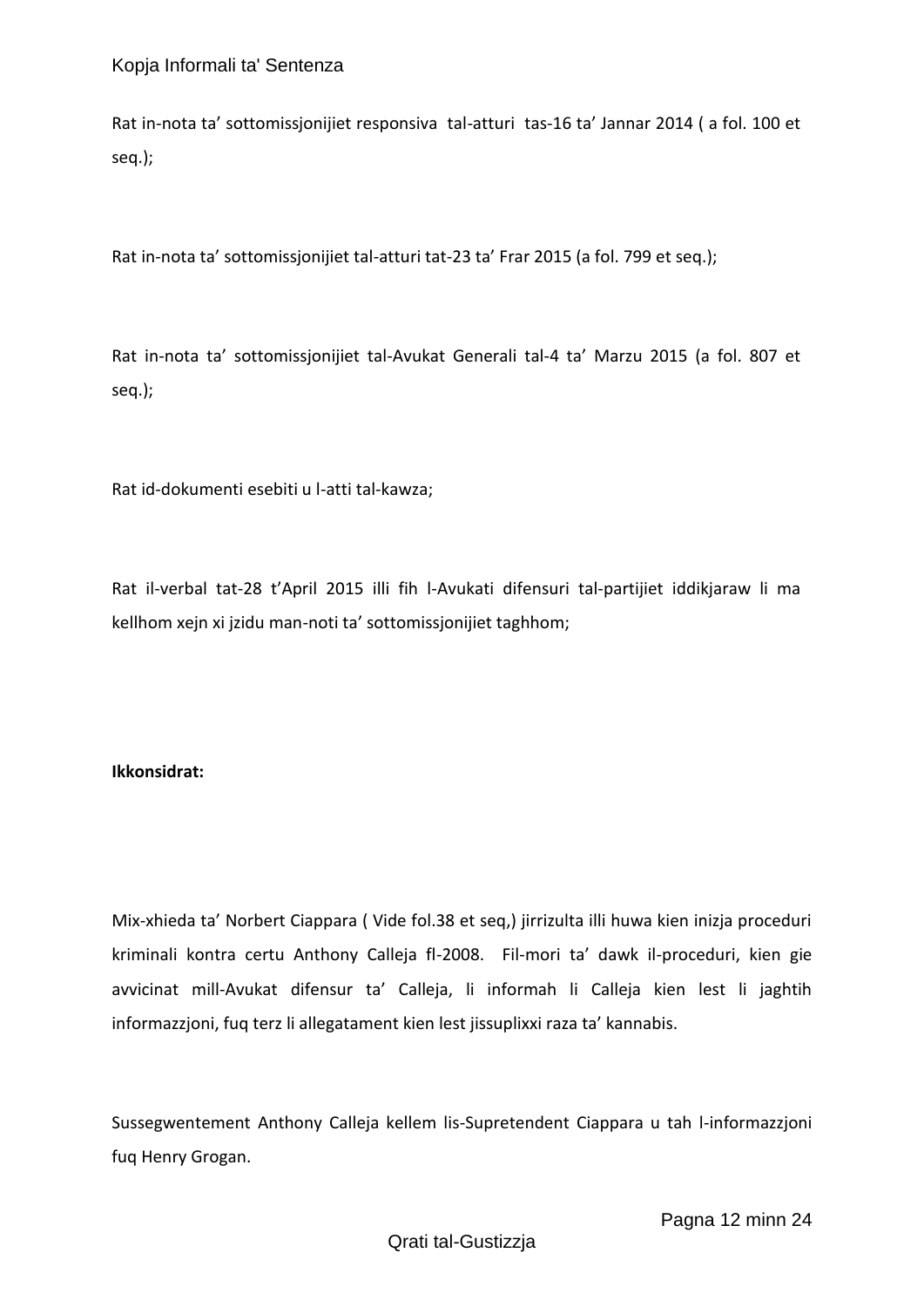Din l-informazzjoni kienet fis-sens li Grogan kien qal lil Calleja li jekk jrid jista' jissuplixxih b'raza tal-kannabis.

Supretendent Ciappara talab u kiseb l-awtorizzazzjoni ghal- *controlled delivery* taht l-Artikolu 30B tal-Kapitolu 101 mill-Magistrat Inkwirenti Dr. Doreen Clarke fl-20 ta' Jannar 2010. Supretretendent Ciappara xhed li il-Pulizija ghalhekk kienu talbu lill-Anthony Calleja jitlob lil Grogan ghall- ghoxrin sabuna raza kannabis (ta' mija u hamsin grammi kull wahda) u Grogan wiegeb li seta' jaqdih dsatax-il sapuna raza. Supretendent Ciappara talab lil Calleja jitlob lil Grogan ghal kampjun tas-sapuna u Grogan flimkien ma certu Neville Mamo, kien kkonsenja lil Calleja tali kampjun fit-8 ta'Jannar 2010.

Supretendent Ciappara xhed li il-konsenja tad-droga kollha kellha ssir fl-10 ta' Frar, fil-Festa ta' San Pawl f'*garage* Birkirkara tal-istess Calleja. Hin minnhom, tfaccaw Luke Muscat u huh u ghalhekk il-Pulizija ghamlu r-*raid* taghhom u l-arresti u ttiehdu il-proceduri kriminali.

Supretendent Ciappara xhed li Calleja kien xhed quddiem il-Magistrat Clarke fl-inkjesta, kif ukoll waqt il-kumpilazzjoni u ezebixxa x-xhieda ta' Calleja – Dok. CC1 kif ukoll x-xhieda tieghu (Supretendent Calleja), Spettur Victor Aquilina u Spettur Johann Fenech Dok. CC2.

Supretendent Ciappara xhed illi kien qed jmexxi il-*controlled delivery* ta' dsatax-il sapuna raza kannabis minn Grogan u Muscat lil Anthony Calleja, u dana bl-awtorizzazzjoni bilmiktub tal-Magistrat Doreen Clarke datata 20 ta' Jannar 2010 – Vide Dok JFI a fol. 31.

Supretendent Ciappara kkonferma li Anthony Calleja kien kolpit bi *freezing order* u l-flus ghad-droga, tlettax –il elf Ewro (€13,000) kienu l-flus awtorizzati mill-Kummissarju tal-Pulizija (Vide fol. 42) liema flus inghataw lil Calleja ghal *controlled delivery.* Il-flus inghataw lil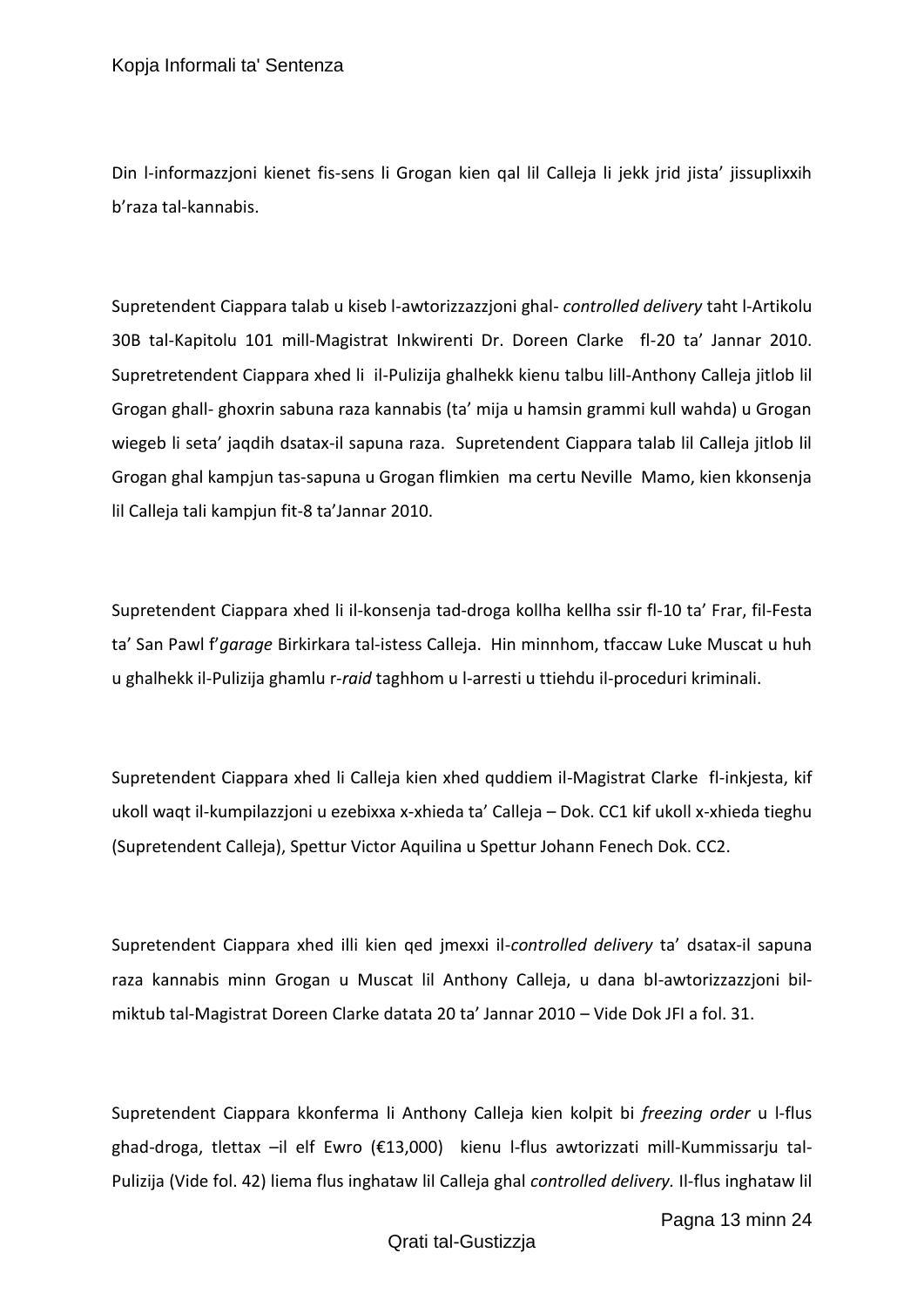#### Kopja Informali ta' Sentenza

Calleja sabiex juri li fil-fatt kellu il-*cash* fil-pussess tieghu l-altrimenti d-droga ma kienitx tigi konsenjata. Supretendent Ciappara xhed illi l-flus wasslu fid-9 ta' Frar 2010 stante li ma setghux jakkwisawhom fl-10 ta' Frar (data tal-*controlled delivery*) ghaliex kienet festa. Dan gie konfermat mix-xhieda li Anthony Calleja ta fl-inkjesta quddiem il-Magistrat Doreen Clarke – (a fol. 46) u kkonferma l-istess xhieda fil-kumpilazzjoni quddiem Magistrat illum Mhallef Miriam Hayman – Vide fol. 318 – 326, mix-xhieda ta' Supretendent Ciappara, Spettur Victor Aquilina u Spettur Johann Fenech fil-kompilazzjoni jinsabu a fol. 326 sa 335 – Vide ukoll kopja tal-istess xhieda Dok. CC2 a fol. 48 et seq.

Fix-xhieda tieghu Henry Grogan a fol. 69, wara li nghata t-twissija mill-Qorti, xhed, illi kien ilu jaf lil Anthony Calleja, maghruf bhala il-Belti, ghal sentejn qabel il-kaz (qabel 10 ta' Frar 2010). Grogan xhed illi kien sar jafu Hal Balzan fejn il-bandli. F'okkazzjoni wahda Calleja kien mar hdejh u offrielhu nifs minn *joint*, u qallu li jbiegh l-*ismoke* u li jekk jkun irid l-*ismoke* kellu jinformah – (fol. 71).

Grogan xhed illi in segwitu, beda jixtri bicciet ta' raza kannabis minn ghand Calleja . Grogan xhed illi Anthony Calleja kien jarma bil-*van* tal-haxix il-Hamrun fejn il-*football ground* u hu (Grogan) kien jghaddi minn hemm ta' spiss biex jmur d-*Detox Centre*. Grogan xhed illi darba fost l-ohrajn, Calleja kien waqqfu u talbu ghoxrin sapuna tal-kannabis. Grogan rrisponda *"t'ghoxrin sapuna lili qed tghid, meta jiena nixtri minghandek, nixtri bicciet zghar minghandek."*

Grogan xhed illi Calleja baqa' jcempillu u jiffittah u wara xi zmien qallu li kellu bzonn ikellmu. Grogan mar il-Hamrun u Calleja qallu li kellu tlettax –il elf Ewro (€13,000) *cash* lesti. Grogan xhed illi dak iz-zmien ma kienx jahdem u x'hin sema dan il-kliem, baqa' ccassat (a fol. 74). Grogan xhed illi xi zmien wara kien qed jitkellem ma Neville Mamo illi kienu jpejjpu xi *joint* flimkien u qallu bl-istorja kollha. Grogan xhed illi kien biss meta ssemma l-ammont konsiderevoli ta' flus tlettax –il elf Ewro ( €13,000) li ddecieda li jaghmel xi haga dwar t-talba ta' Calleja ghal dsatax-il sapuna ta' raza tal-kannabis.

Pagna 14 minn 24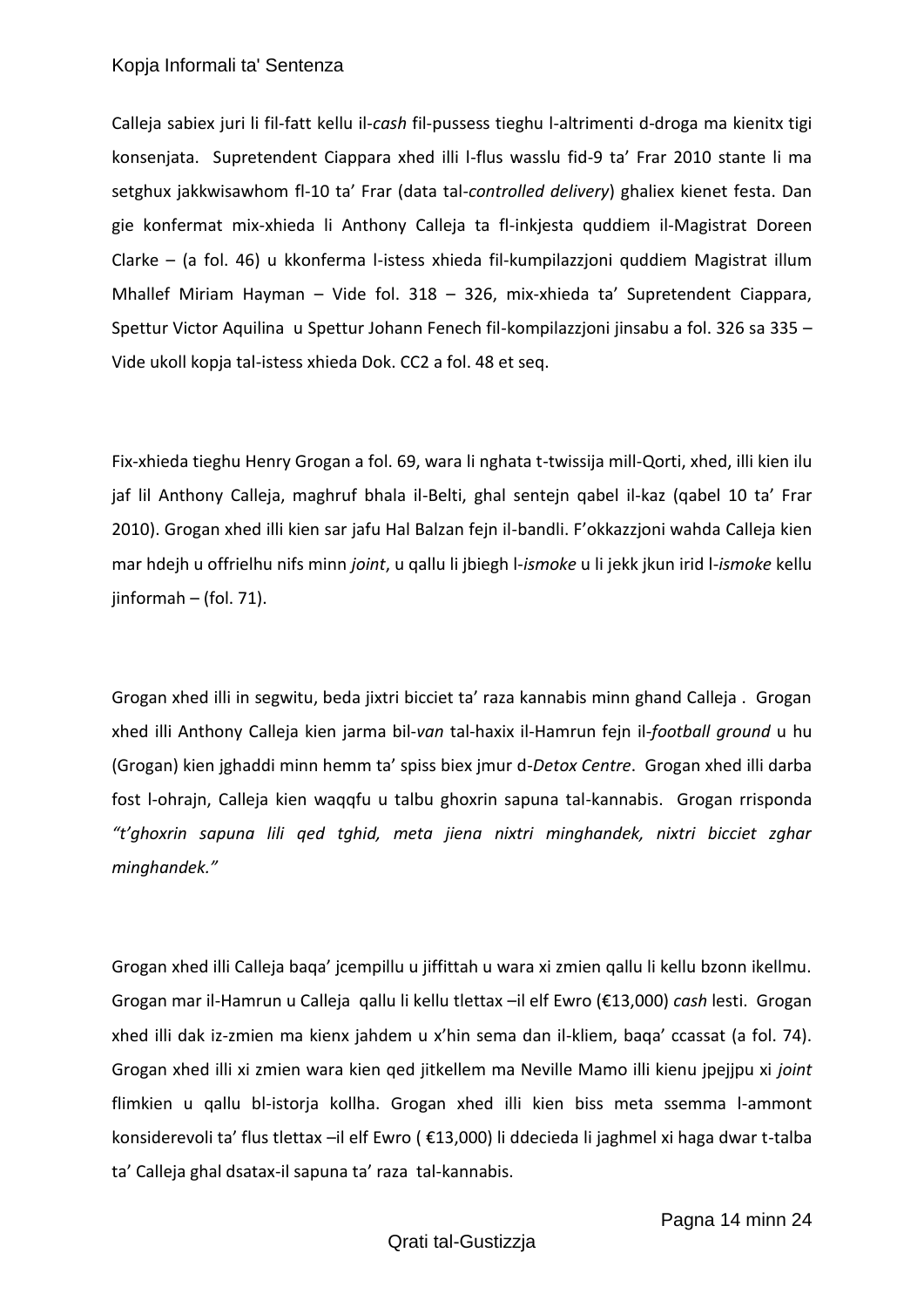In kontro-ezami, Grogan xhed illi kien ltaqa ma Calleja l-bandli ta' Hal-Balzan, qabdu jitkellmu. Calleja kien qed ipejjep *joint* u offrielhu zewg nifsijiet (a fol. 76). Grogan xhed illi ghalkemm gieli ha xi nifsijiet ta' *joint,* qatt qabel ma kien xtara raza tal-kannabis u li l-ewwel li xtara raza kienet minghand Calleja. Mitlub mill-Qorti jghid 'l ghaliex kien jmur jiehu l-Methadone d-*Detox Centre*, Grogan ghazel li ma jirrispondix.

Grogan xhed ukoll, illi l-ewwel darba li Calleja kien staqsih ghal-ghoxrin (20) –il sapuna kannabis kien xi tlett xhur qabel l-10 ta Frar 2010 fil-Hamrun. Grogan xhed illi wara xi jumejn kien semmielu tlettax –il elf Ewro (€13,000). Grogan xhed illi Calleja baqa' jcempillu u semmielu t-tlettax –il elf Ewro (€13,000). Grogan xhed li meta sab lil xi hadd li seta' jaqdih, kien cempel lil Calleja fuq il-*mobile phone* u ftehmu fuq il-post.

Luke Muscat a fol. 84A et seq, wara li nghata t-twissija minn din il-Qorti xhed illi kien jaf lil Neville Mamo ta' sbatax-il sena minn B'Kara, ghaliex kienu jiltaqghu fejn il-bandli. Muscat xhed illi hu u Mamo gieli pejpu *joint* flimkien b'dana li, gieli kien igib l-*ismoke* hu (Muscat) u gieli Mamo.

Mamo darba minnhom staqsih jekk setghax jakkwista ghoxrin –il sapuna raza kannabis u Muscat infaqa' jidhaq meta sema dan , izda Mamo qallu li urewh il-flus u li "*kien hemm lira qliegh fiha*"(a fol. 84C). Ghalhekk Muscat sfidah biex jurih il-flus, u Calleja (il-Belti) fil-fatt urih hmistax-il elf Ewro (€15,000) fi flus kontanti.

Muscat xhed illi dak iz-zmien kien qieghed hazin mill-flus. Minghajr il-veduta tal-flus, Muscat xhed, li ma kienx jasal biex jkellem lil Neville Mamo (a fol. 84F).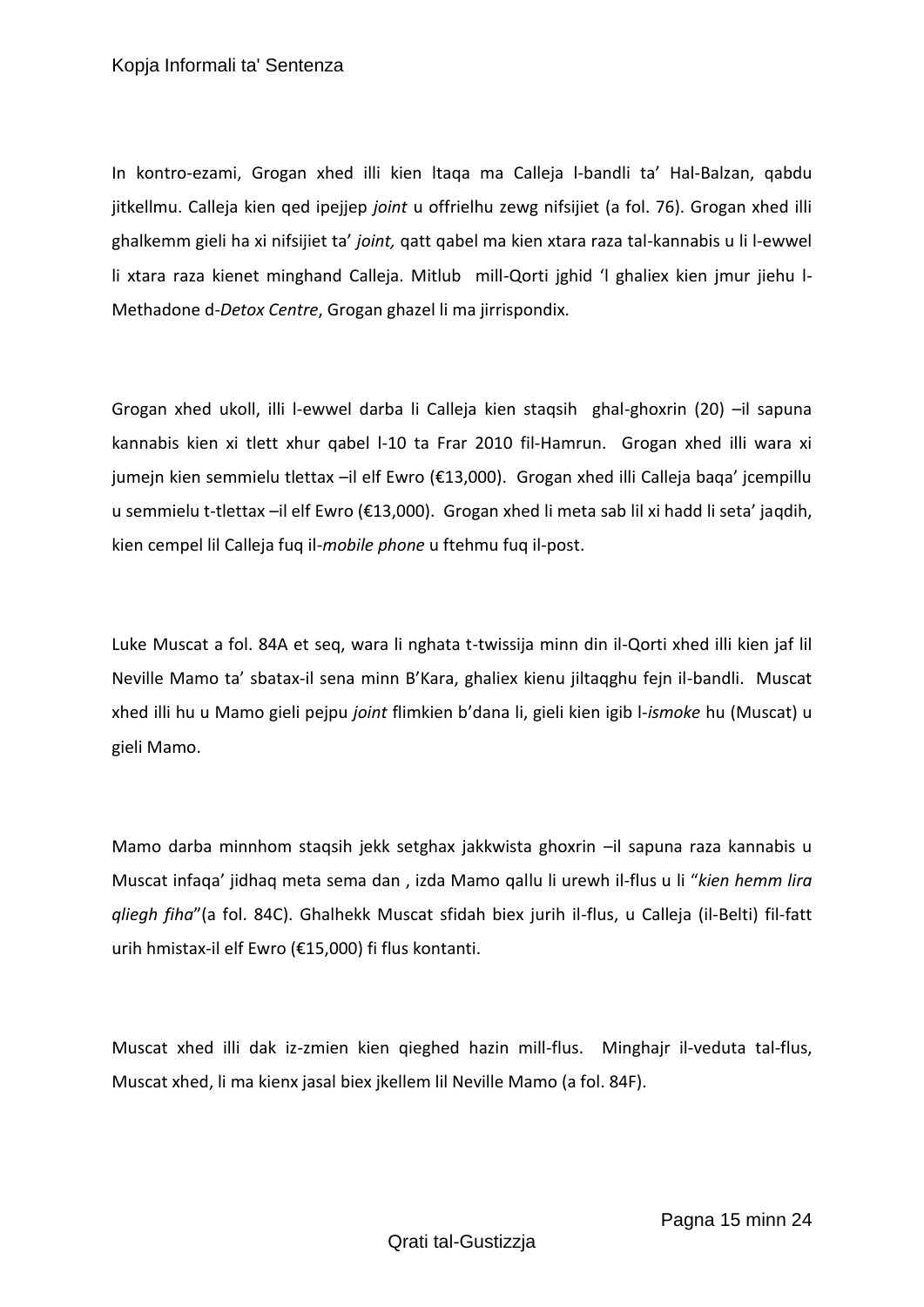In kontro-ezami Muscat xhed li hu ilu jaf lil Neville mill-iskola u kienu ilhom jiffrekwentaw ilbandli xi sena u nofs u kienu jiehdu ammonti zghar ta' kannabis.

Huwa stqarr li thajjar meta ra il-hmistax-il elf Ewro (€15,000) u sar jaf li Calleja ma kienx qed jibluffja u li kienu ser jaghmlu qliegh ta' elfejn u hames mitt Ewro (€2,500) kull wiehed. Luke Muscat ma kienx jaf jekk d-difiza ta' provokazzjoni mill-Pulizija tqajmietx quddiem il-Qorti Kriminali.

### **Ikkonsidrat:**

It-talba tar-rikorrenti hi fis-sens illi huma m'humiex ser ikollom smiegh xieraq kif prottett mill-Artikolu 39 tal-Kostituzzjoni ta' Malta u Artikolu 6 tal-Konvenzjoni Ewropea ghaliex huma gew indotti jew instigati mill-Pulizija biex iwettqu ir-reati ta' traffikar tad-drogi, reati li altrimenti ma kienux ser jigu kommessi minnhom.

Il-kuncett t'*entrapment* u l-Agent Provokatur huma mfissra tajjeb fi*"Wharton's Criminal Evidence" :*

> *"it is clear that traps may be laid and that artifice and stratagem may be employed to catch those engaged in criminal enterprises. But when a law enforcement officer induces an innocent person to commit a crime that otherwise would never had been committed, the defence of entrapment would be available in the event that the actor were prosecuted thereof. The distinction has been aptly perceived*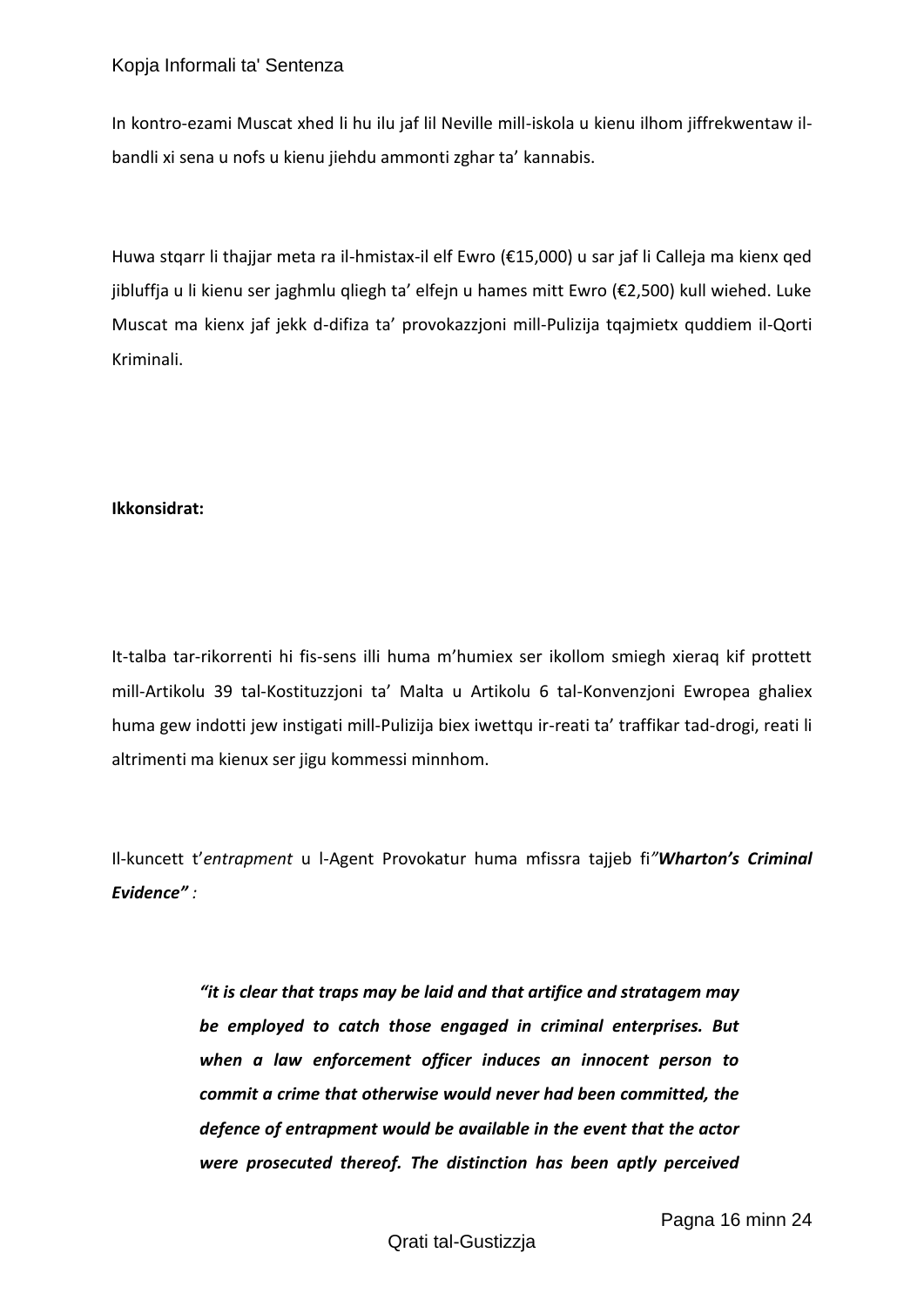*thus, "It is not the entrapment of a criminal upon which the law frowns but the seduction of innocent people into a criminal career by its officer is what is condemned and will not be tolerated."*

Fi l-ktieb **"Criminal Pleading, Evidence and Practice"**, Archbold jirritieni li Agent provokatur huwa persuna :

> *"who entices another to commit an express breach of the law which he would not otherwise have committed and then proceeds to inform against him in respect of such an offence"*-Sweet & Maxwell 2001 a fol. 1532.

Il-Qorti Ewropea sabet vjolazzjoni ta' smiegh xieraq minhabba l-uzu t'Agenti Provokaturi li wassal ghall-*entrapment* fis-segwenti decizjonijiet taghha: fil-kaz **Teixeira de Castro vs Portugal** App. No. 44/1997/828/1034 deciza 9 ta' Gunju 1998, il-Qorti sabet illi kien hemm *entrapment* u konsegwentament ksur ta' smiegh xieraq 'l ghaliex l-attivita' u l-intervent tal-Pulizija wasal ghall-indottament f'reat kriminali stante li z-zewg Pulizija pajzana agixxew minghajr ebda supervizzjoni gudizzjarja u instigawh jixtri ammont sostanzjali ta' droga. Illi in oltre fil-kaz **Vanyan vs Russia** App. No. 53203/99 deciza fil-15 ta' Dicembru 2005, il-Qorti Ewropea rrizultalha *entrapment* bi vjolazzjoni ta' dritt ta' smiegh xieraq, 'l ghaliex l-Pulizija fuq l-inizjattiva taghhom, qabbdu lill-infiltratur sabiex jiehu sehem f'*test purchase* bil-ghan illi jintrappola l-applikant f'reat ta' traffikar tad-droga, reat meqjus li qatt ma kien isehh minghajr l-istigazzjoni tal-infiltratur - Vide ukoll **Khudobin vs Russia** App. No. 59696/00 deciz 26 t'Ottubru 2006. Fis-sentenza **Ramanauskas vs Lithuania** App. No. [74420/01,](http://hudoc.echr.coe.int/sites/eng/Pages/search.aspx#{) deciz mill-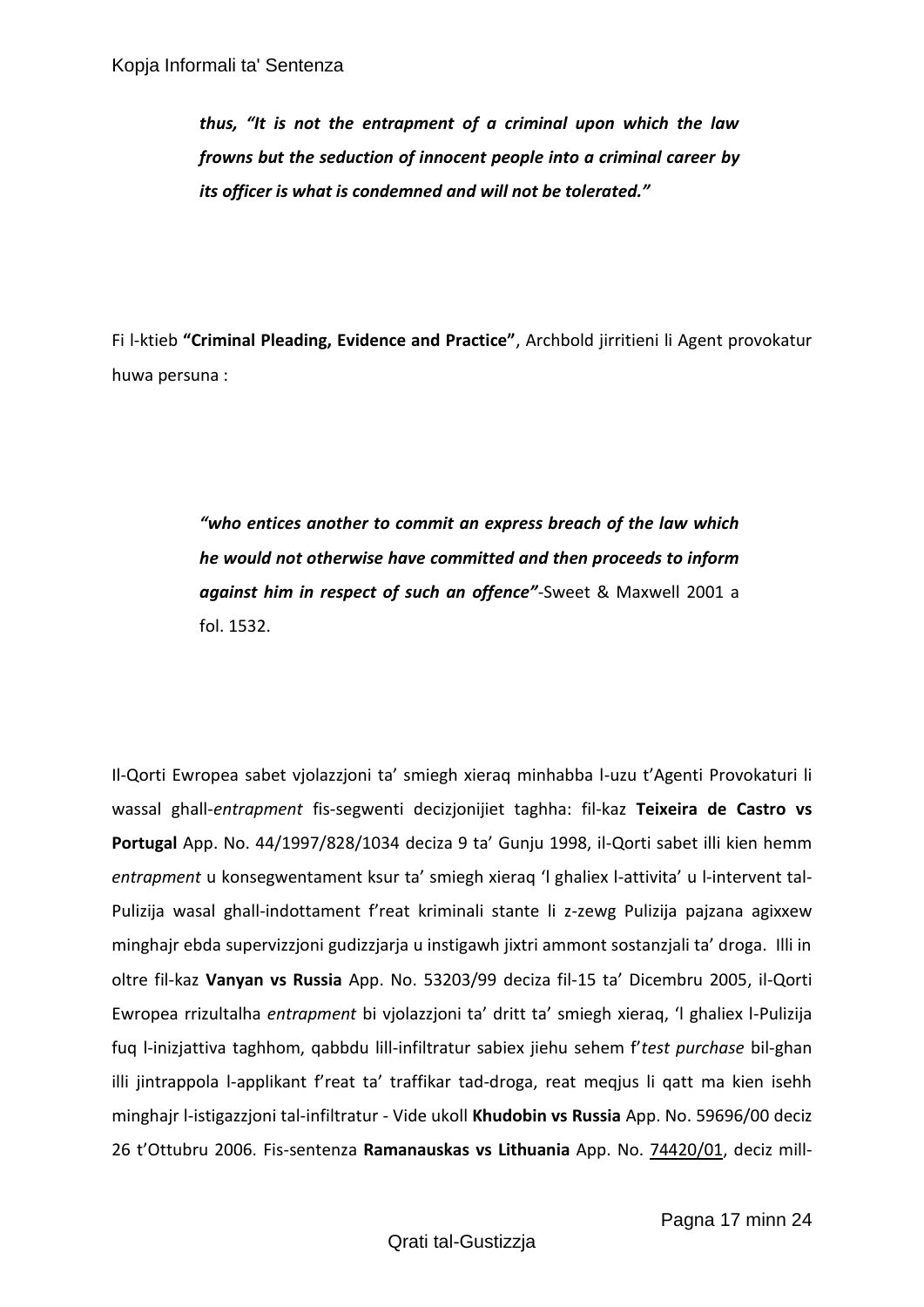#### Kopja Informali ta' Sentenza

Grand Chamber fil-5 ta' Frar 2008, il-Qorti Ewropea sabet illi kien sehh *entrapment* bi ksur ta' smiegh xieraq ghaliex kienet il-Pulizija li ghamlet l-ewwel kuntatt u hajret lill-prosekutur jacetta tixhima u li, minghajr l-intervent tal-Pulizija, r-reat qatt ma kien isehh. Hekk ukoll, il-Qorti Ewropea sabet illi kien gie prattikat *entrapment* tali li jivvjola d-dritt ta' smiegh xieraq fil-kaz **Veselov and others vs Russia** App. No. 23200/10 24009/07 556/10 decizi fit-2 t'Ottubru 2012, l-ghaliex l-informatur li indika l-applikant Veselov, kien ta' spiss jahdem t'*undercover agent* mal-Pulizija, u l-Qorti sabet illi kien hemm nuqqasijiet strutturali tant li ma jipprovdux ghal salvagwardji kontra l-instigazzjoni jew provokazzjoni mill-Pulizija.

Ghal kuntrarju il-Qorti Ewropea sabet illi **ma kienx sehh** *entrapment* u ghaldaqstant ma kien hemm ebda vjolazzjoni tad-dritt ta' smiegh xieraq fejn kien l-applikant hu stess, li mar fuq informatur tal-Pulizija biex iwettaq konsenja ta' flus foloz – Vide **Radermacher and Pferrer vs Germany** deciza 11 t'Ottubru 1990; fejn l-applikant kien volontarjament ikkuntattja lill-infiltratur tal-Pulizija (f'operazzjoni kongunta bejn il-Pulizija Taljana u dik Tedeska) u organizza x-xiri tad-droga u wera lilu nnifsu bhala involut f'organizzazzjoni internazzjonali ta' traffikanti tad-droga- Vide ukoll **Calabro vs Italy and Germany** deciza fil-21 ta' Marzu 2002; fejn l-applikant kien f'diskussjonijiet ma informatur tal-Pulizja biex tigi importata droga eroina fil-Portugal u l-Qorti qieset li ma kienx l-informatur li pprovoka lkummissjoni tar-reat – Vide **Sequiera vs Portugal** deciza 6 ta' Mejju 2003; fejn l-Agent Provokatur kien gurnalista kompletament indipendenti mill-Pulizija li hajjar lill-applikant ghat-twettiq tar-reat – Vide **Shannon vs United Kingdom** deciza 6 t'April 2004; u fejn linizjattiva kienet gejja minn individwu privat – Vide **Miliniene' vs Lithuania** App No. 74355/01 deciza fl-24 ta' Gunju 2008.

Illi fl-isfond tal-gurisprudenza tal-Qorti Ewropea, (ghalkemm kull kaz irid jigi evalwat fl-isfond tal-provi prodotti) din il-Qorti tqis li l-linja ta' dimarkazzjoni bejn ghemil tal-Pulizija legittimu u *entrapment,* huwa mfisser b'mod l-iktar artikolat fis-sentenza **Regina vs Loosely House of Lords** [2001] UKHL 53 deciza fil-25 t'Ottubru 2001 :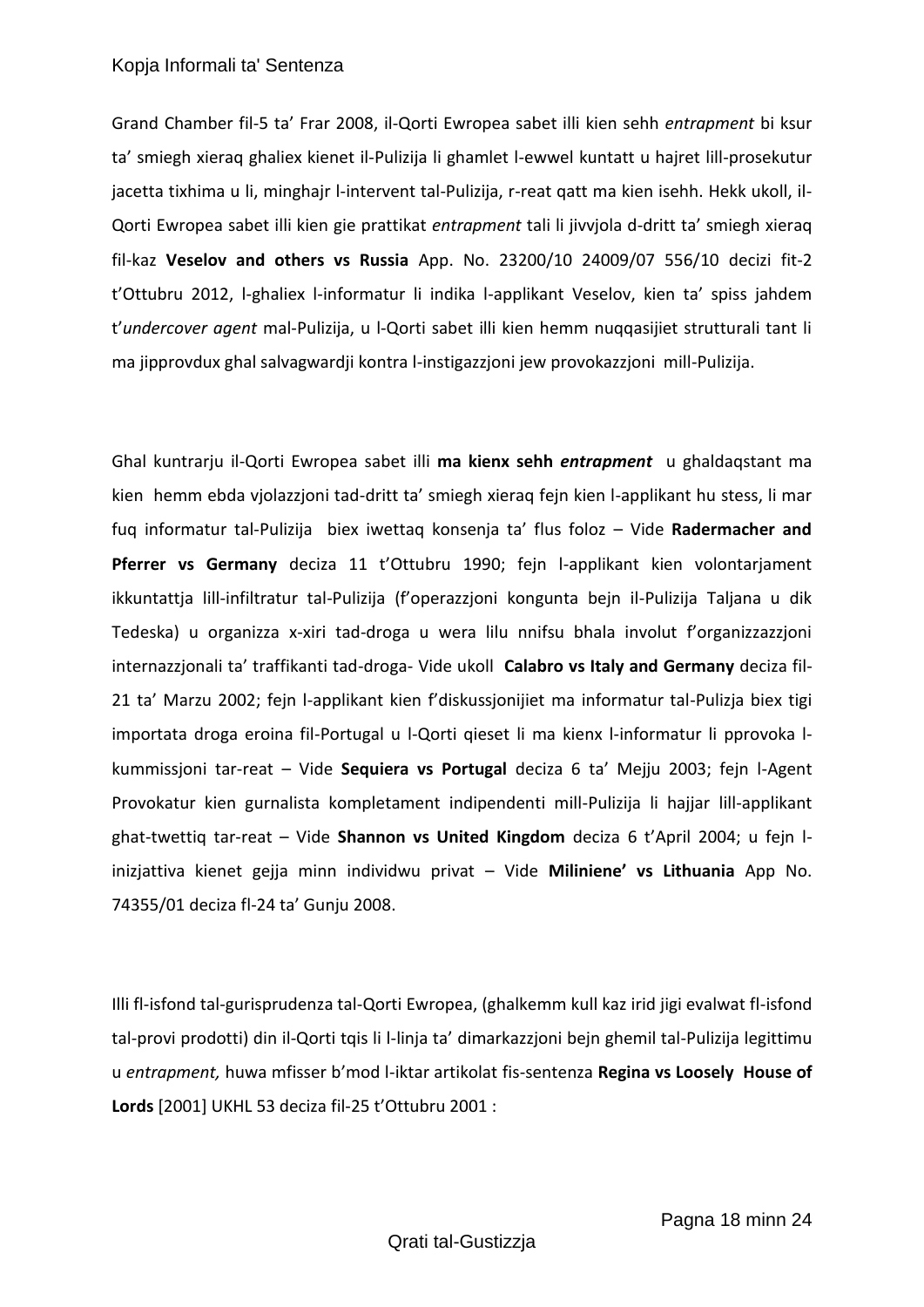*"Accordingly, one has to look elsewhere for assistance in identifying the limits to the types of police conduct which, in any set of circumstances, are acceptable. On this a useful guide is to consider whether the police did no more than present the defendant with an unexceptional opportunity to commit a crime. I emphasise the word unexceptional. The yardstick for the purpose of this test is, in general, whether the police conduct preceding the commission of the offence was no more than might have been expected from others in the circumstances. Police conduct of this nature is not to be regarded as inciting or instigating crime, or luring a person into committing a crime. The police did not more than others could be expected to do. The police did not create crime artificially."*

Ghaldaqstant fuq il-linji gwida tal-gurisprudenza tal-Qorti Ewropea u fuq l-insenjament tar-**Regina vs Loosely** (Ibid) din il-Qorti sejra tezamina l-fatti tal-kaz sabiex jigi determinat jekk kemm –il darba l-agir jew l-ghemil tal-Pulizija kienx tali li jwassal ghall-*entrapment* bi ksur ta' dritt ta' smiegh xieraq. Ghalhekk din il-Qorti ghandha tezamina:

- 1. Jekk fil-mument li giet entromessa l-Pulizja kienx hemm ir-rieda tar-rikorrenti li jwettqu r-reat ta' traffikar tad-droga;
- 2. Jekk l-Agent Provokatur gie minn jeddu jghaddi l-informazzjoni lill-Pulizija o meno;
- 3. Jekk l-intervent tal-Pulizija kien fattur deciziv li wassal ghal kummissjoni tar-reat;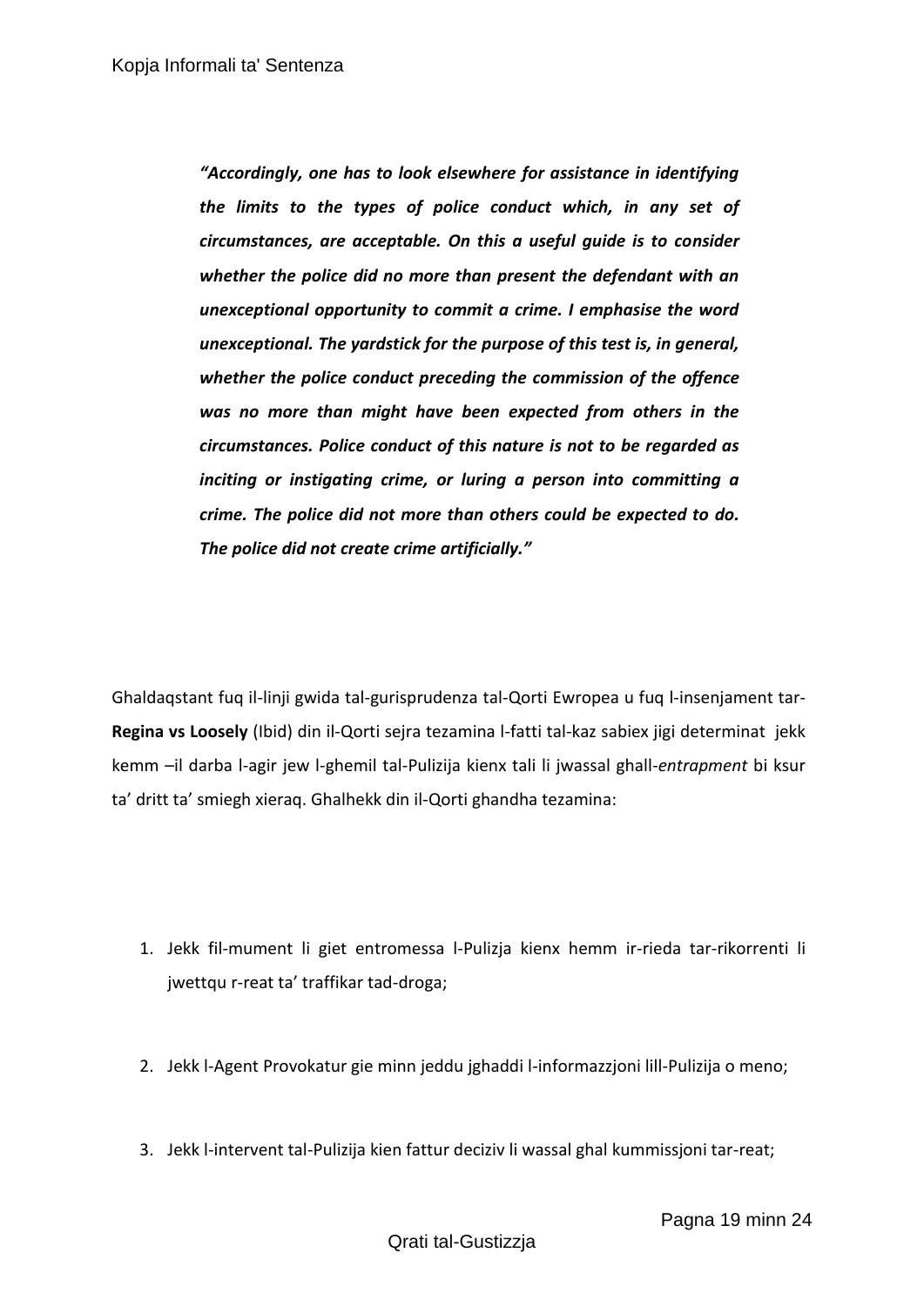- 4. Jekk l-operazzjoni tal-Pulizija kienitx bl-awtorita' u taht l-isktrutinju tal-Awtorita' Gudizzjarja;
- 5. Jekk kienx hemm xi fatturi li jindikaw li r-rikorrenti gew prezentati b'opportunita' eccezzjonali jew straordinarju biex iwettqu r-reat.

#### **Ikkonsidrat:**

Illi mill-provi prodotti fil-kaz odjern jirrizulta illi kien l-avukat difensur ta' Anthony Calleja li avvicina Supretendent Ciappara u informah li l-klijent tieghu, Anthony Calleja, kellu informazzjoni dwar terza persuna u traffikar tad-droga.

Illi fl-**20 ta' Jannar 2010** Anthony Calleja zvela lis-Supretendent Ciappara li r-rikorrenti Grogan kien avvicinah biex ibieghlu r-raza tal-kannabis.

Illi l-provi juri li Anthony Calleja u Henry Grogan kienu jafu lil xulxin madwar sentejn qabel id-data tal-arrest – fl-**10 ta' Frar 2010** . Kienu jiltaqghu regolarment fejn il-bandli ta' Hal Balzan ipejpu il-kannabis flimkien b'Calleja ibiegh id-droga lil Grogan.

Jirrizulta ukoll li minkejja li l-informazzjoni ta' Calleja dahhlet ghand il-Pulizja fl-**20 ta' Jannar 2010**, Grogan jistqarr fix-xhieda quddiem din il-Qorti, illi t-talba ghall-ghoxrin –il sapuna raza tal-kannabis maghmula minn **Calleja sehhet** *"bejn wiehed u iehor xi tlett xhur qabel il-kaz"* Vide xhieda ta' Grogan a fol. 79. Dan ifisser li r-rikjesta ghal dan l-ammont ta' droga saret f'**Novembru 2009.**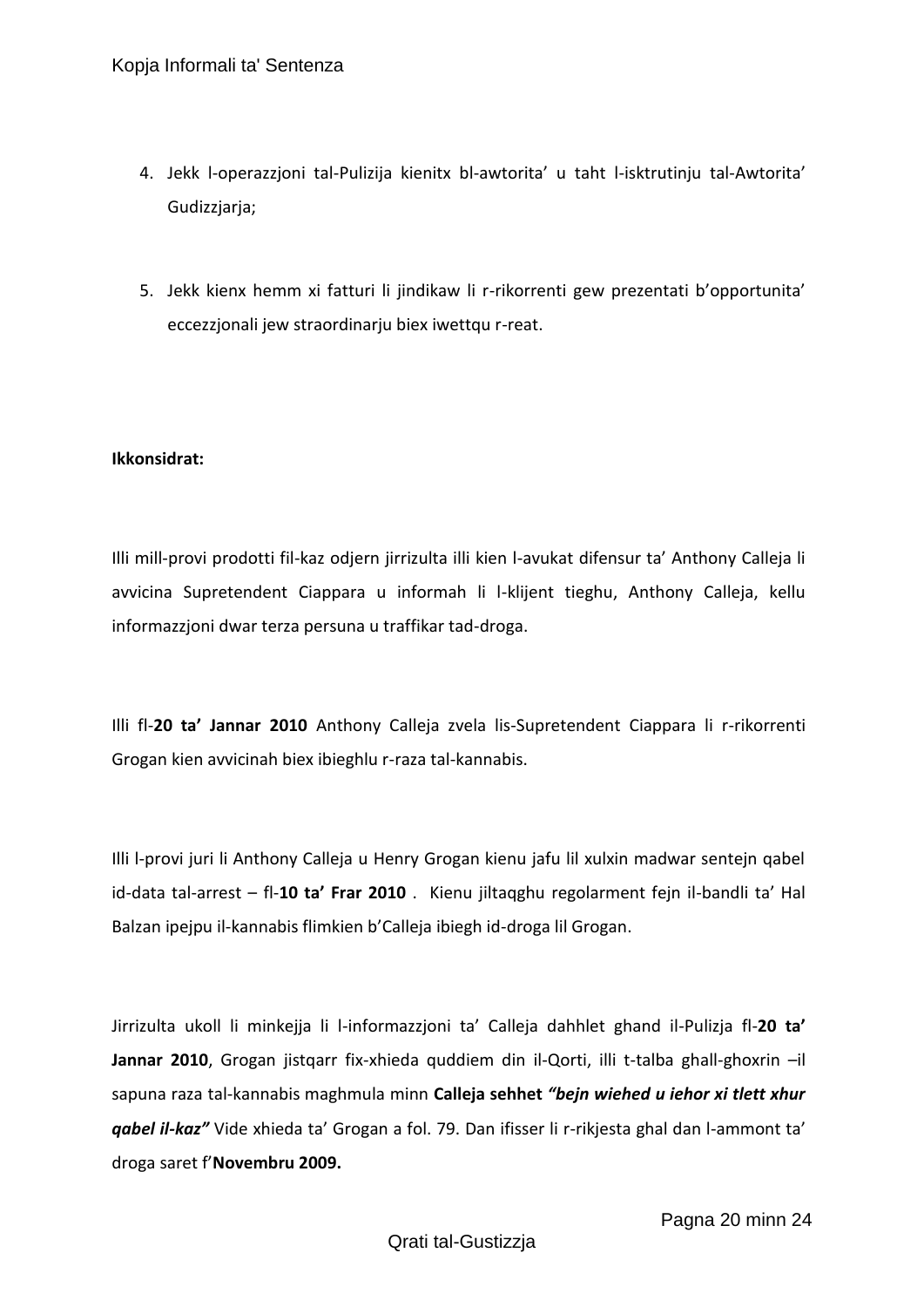Jirrizulta wkoll li Grogan kien jghaddi minn hdejn Anthony Calleja (li kien jarma bil-haxix il-Hamrun) ghaliex Grogan kien jiehu l-Methadone mid-Detox Centre.

Jirrizulta ukoll mix-xhieda ta' Grogan u Luke Muscat li d-diskussjonijiet fuq dawn id-drogi kienu ilhom ghaddejin sa minn tlett xhur qabel l-arrest taghhom fi **Frar 2010.**

Il-provi juri li fit-**8 ta' Frar 2010** Anthony Calleja kien cempel lil Grogan biex jixtri ghoxrin sapuna raza tal-kannabis u li **dak il-hin stess**, Grogan kien irrispondih illi kellu biss dsatax-il sapuna. Il-Qorti taccenna ghal-fatt illi l-Pulizija ghaddew il-flus lill-Anthony Calleja fid-**9 ta' Frar 2010,** u cioe' gurnata qabel l-arrest tar-rikorrenti.

Fl-istess gurnata fid-**9 ta' Frar 2010** Calleja u Grogan ftiehmu sabiex jiltaqghu u fil-fatt ltaqghu fil-*garage* ta' Calleja, sabiex Grogan jghaddi kamjun lil Calleja, u dakinhar Grogan kien gie akkompanjat minn Neville Mamo.

Luke Muscat kif jammetti fix-xhieda tieghu sfida lil Calleja sabiex jurih il-flus u Calleja ghamel dan fil-*garage* tieghu f'Birkirkara.

Anthony Calleja ftiehem ma Grogan li jurih il-flus fl-**10 ta' Frar 2010** u hekk gara u kif Grogan ra l-flus, cempel lil xi nies u informa lil Calleja li l-konsenja ta' dsatax –il sapuna raza tal-kannabis kienet lesta li ssir dakinhar aktar tard, kif fil-fatt gara bil-wasla ta' Henry Grogan, Neville Mamo, Luke u Alan Muscat u b'Henry Grogan jghaddi s-dsatax –il sapuna raza tal-kannabis lill-Anthony Calleja u dana kollu sar taht is-sorveljanza tal-Pulizija blawtorizzazzjoni u taht l-iskrutinju tal-Magistrat Inkwirenti Dr. Doreen Clarke li awtorizzat il*controlled delivery* ai termini tal-Artikolu 30B tal-Kapitolu 101, fl-**20 ta' Jannar 2010 –**Vide Dok. JF1 a fol. 31.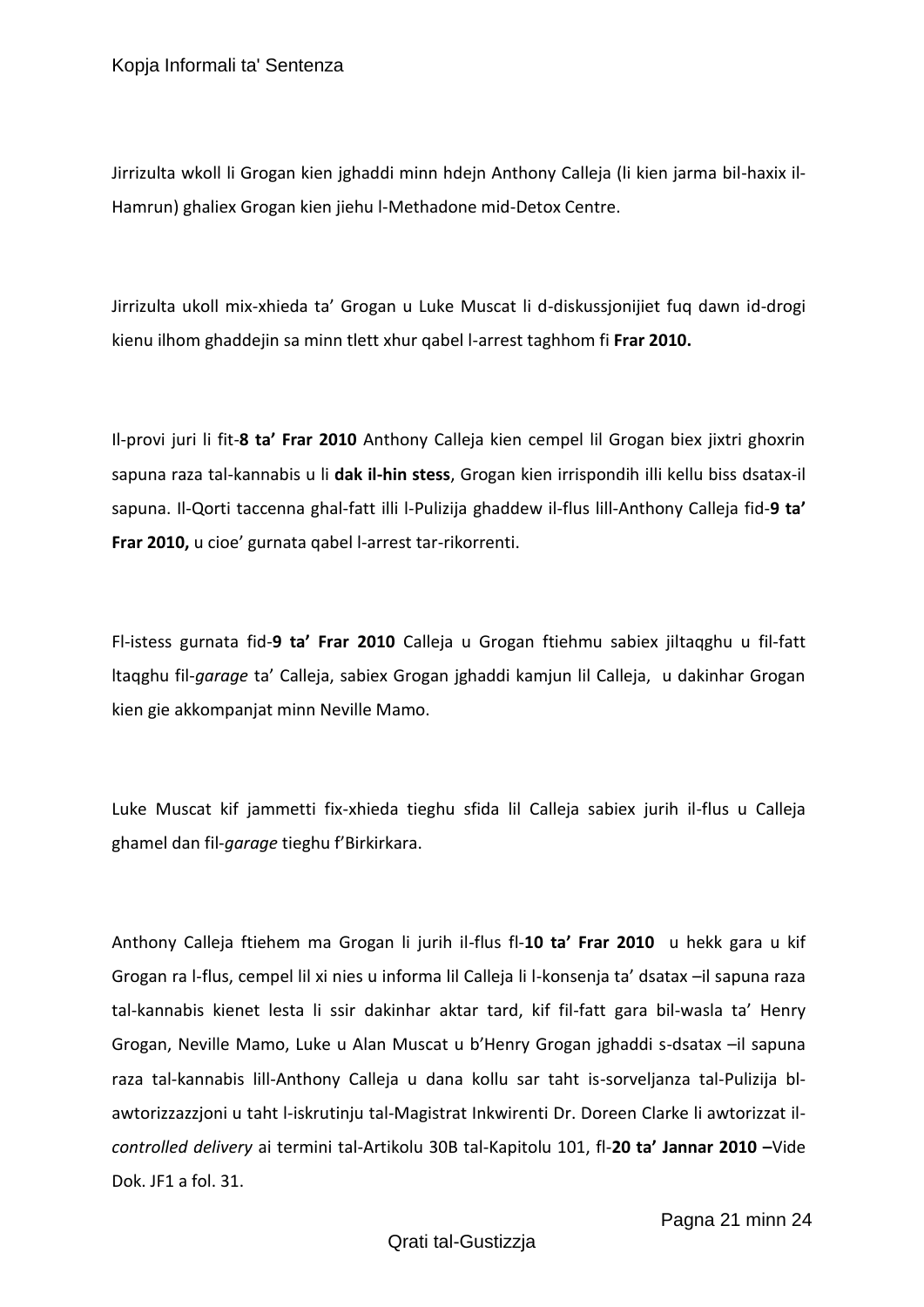Mill-fatti fuq esposti, b'mod partikolari ghall-kronologija tal-istess fatti, din il-Qorti bl-ebda mod ma tista' tikkondividi mat-tezi tar-rikorrenti illi r-reati li bihom jinstabu mixlija rrikorrenti kienu sehhu b'rezultat t'instigazzjoni mill-Pulizija. Dan qieghed jinghad ghaliex jirrizulta mix-xhieda tal-istess rikorrenti, illi huma kienu ilhom jippjanaw dan ir-reat ta' traffikar tad-droga sa minn **Novembru 2009** dana mifhum li l-Pulizija inghatat linformazzjoni biss fl-**20 ta' Jannar 2010.**

Jirrizulta ampjament li Anthony Calleja kien **avvicina lill Pulizija minn rajh u b'mod volontarju fl-20 ta' Jannar 2010.**

Jirrizulta mill-provi illi t-telefonata ta' Calleja **bhala l-inizju** tal-*controlled delivery* saret biss fit-**8 ta' Frar 2010,** saret il-konsenja tal-kampjun fid-**9 ta' Frar 2010** u fl-istess gurnata u lghada **10 ta' Frar 2010** sehhet it-turija tal-flus. **Aktar tard fl-istess gurnata** – **10 ta' Frar 2010,**wara telefonata, Grogan gab in-nies tieghu ghal konsenja innifisha ta' dsatax-il sapuna raza tal-kannabis.

Ghalhekk il-provi juru illi l-Agent Provokatur kien cittadin u mhux infiltratur imqabbad mill-Pulizija fuq inizjattiva taghhom; l-informazzjoni kienet wahda moghtija volontarjament; il*controlled delivery* saret bil-permess u taht l-iskrutinju tal-Magistrat Inkwirenti u jidher illi din id-*deal* ta' traffikar ta' droga kannabis kienet ilha **mahsuba u ppjanata sa minn tlett xhur** qabel id-data tal-arrest u cioe' qabel l-**10 ta' Frar 2010** – certament qabel d-data t'informazzjoni lill-Pulizija fl-20 ta' Jannar 2010. Ghalhekk l-intervent tal-Pulizija ma kienx fattur decisiv li wassal ghal kwistjoni tar-reat.

Din il-Qorti mbaghad ezaminat il-provi sabiex tevalwa jekk kemm-il darba kienux jirrizultaw, fatturi li jindikaw illi kien hemm xi **opportunita' eccezzjonali** moghtija lir-rikorrenti li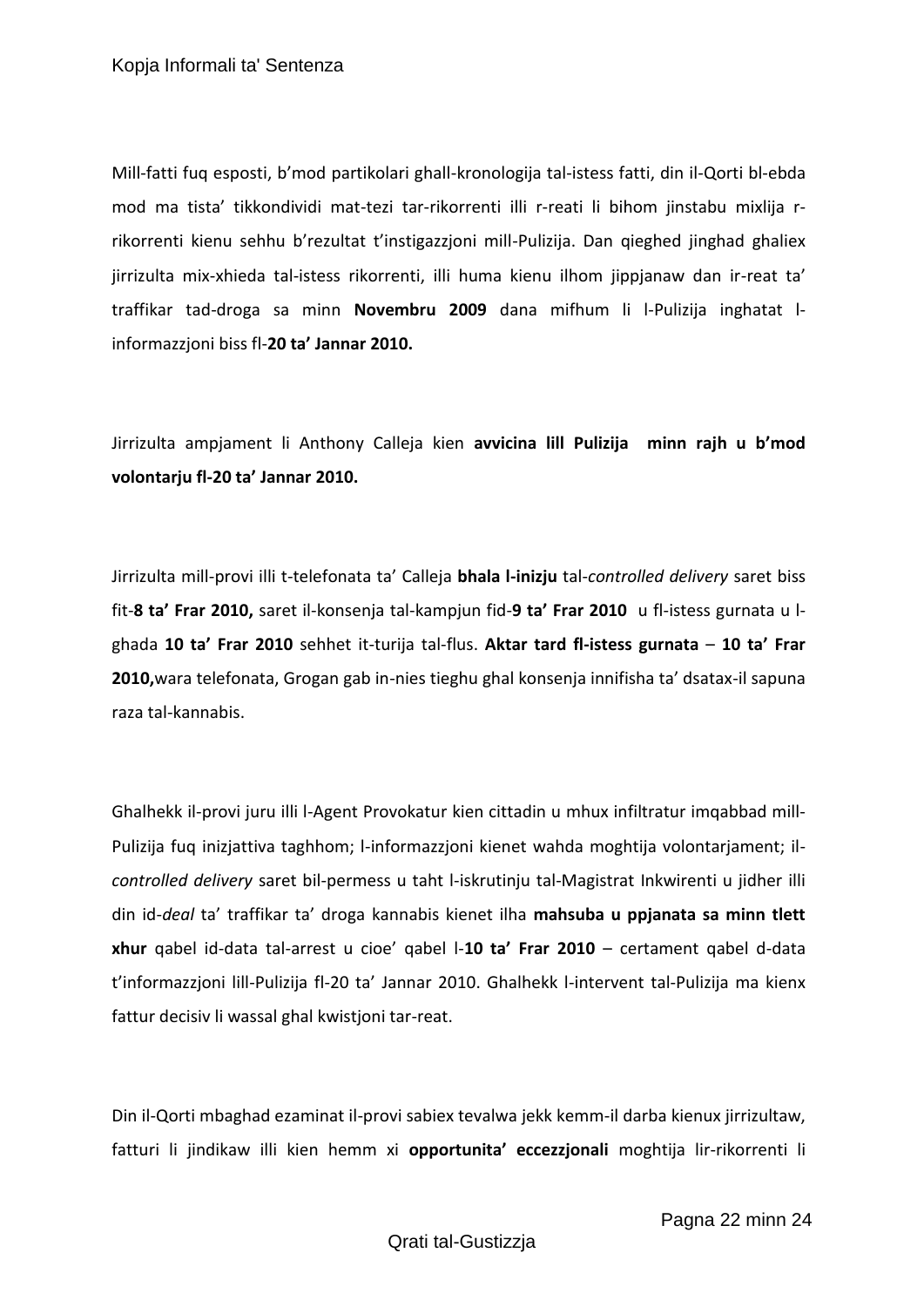#### Kopja Informali ta' Sentenza

ghelbet ir-rieda tar-rikorrenti – cioe' jekk ir-rikorrenti kienux ipprezentati bi *"an unexeptional opportunity to commit a crime."*

Dan il-fattur huwa palezament nieqes. Ma ngiebet ebda xrara t'evidenza li turi perezempju li r-rikorrenti gew moghtija xi prezzijiet extraordinarji ghad-drogi inkwistjoni; jew li d-droga kienet ta' purita straordinarja; jew xi cirkostanza ohra li tindika li r-rikorrenti kienu ser jigu skolpiti minn kull htija**; jew xi cirkostanza simili li jaghmilha difficli ghal persuna ordinarja li teghleb it-tentazzjoni**.

Xejn minn dan ma jirrizulta mill-provi ta' din il-kawza, mill-atti annessi tal-kumpilazzjoni u mill-att tal-Inkjesta Magisterjali. Il-fatt li r-rikorrenti gew murija l-flus (ftit aktar minn hamest elef liri Maltin fejn il-qliegh kien ser ikun cirka ghal elf liri Maltin ghal kull rikorrent) m' hijiex cirkostanza straordinarja altrimenti kull impjegat tal-bank jista' jigi skolpit minn kwalunkwa serqa li jista' jikkometti mill-banek ta' Malta, ghaliex ebda Qorti ma tkun tista' takkorda smiegh xieraq.

Illi minkejja li l-Qorti tifhem li jikkonkorru fil-kaz odjern, l-intempestivita' tal-azzjoni odjerna in vista tal-fatt li l-kaz quddiem il-Qorti Kriminali ghadu pendenti – (Vide **Morgan Ehi Egbomon vs Avukat Generali** deciza fis-16 ta' Marzu 2011); minkejja illi l-Qorti taghraf ukoll illi kien hemm rimedji ohra li r-rikorrenti ma pprevalixxewx rwiehom minnhom, inkluz li jqanqlu eccezzjoni preliminari ai termini tal-Artikolu 438(2) tal-Kapitolu 9 quddiem dik listess Qorti, din il-Qorti hija tal-fehma illi dan ma jipprekludix lil din il-Qorti tezamina l-kaz fil-meritu u dan sar ukoll sabiex il-proceduri quddiem il-Qorti Kriminali ma jigux incampati.

Ghal dak li jirrigwarda l-ewwel zewg eccezzjonijiet tal-Avukat Generali, minkejja li fir-rikors promotur r-rikorrenti ma fissrux la b'modd preciz wisq anqas b'modd reboluz, il-fatti li minnhom inholoq l-ilment Kostituzzjonali, l-Qorti taghraf illi dan in-nuqqas ma jimportax